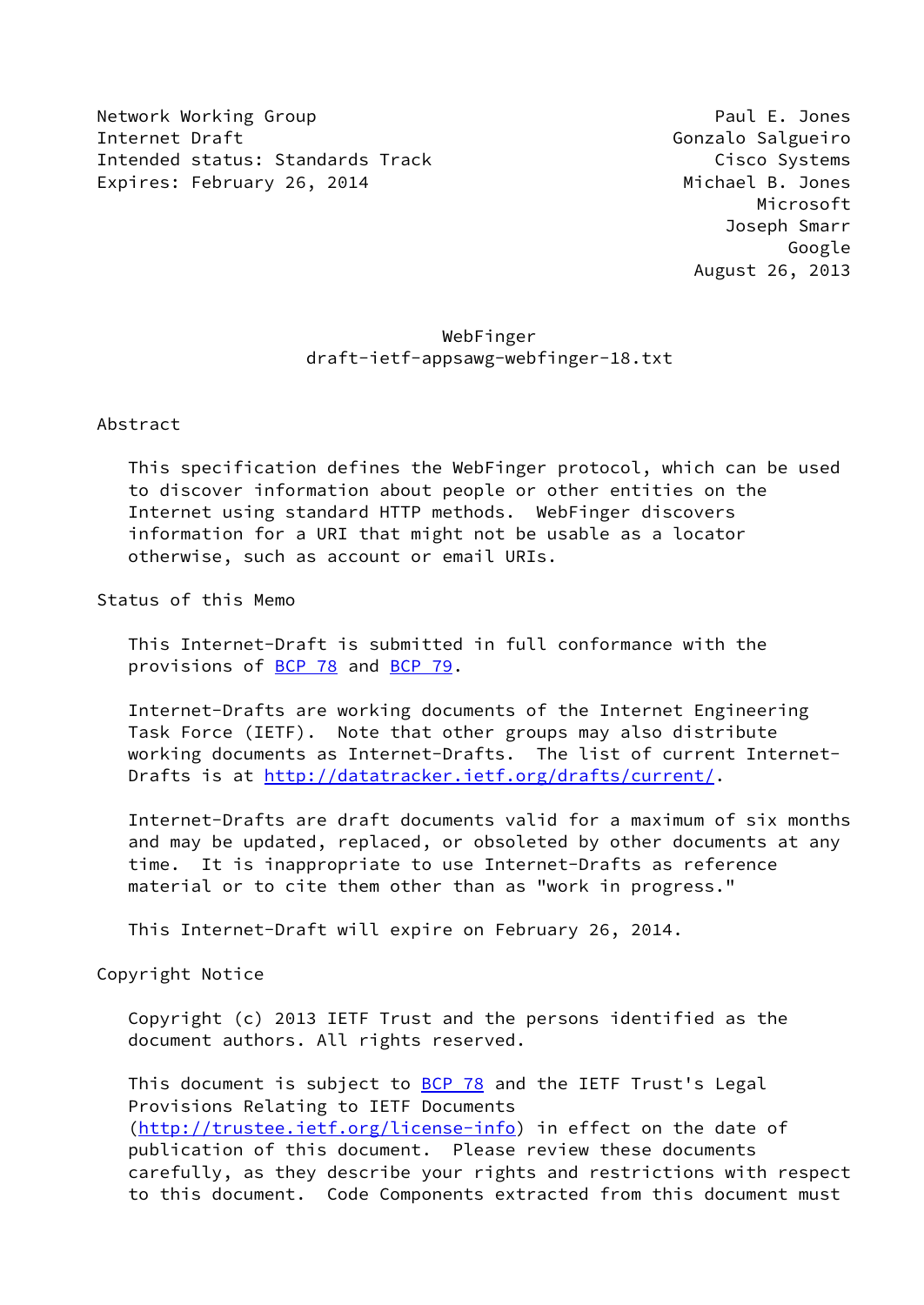include Simplified BSD License text as described in Section 4.e of the Trust Legal Provisions and are provided without warranty as described in the Simplified BSD License.

| Jones, et al. | Expires February 26, 2014 |  | [Page 1] |  |
|---------------|---------------------------|--|----------|--|
|               |                           |  |          |  |

<span id="page-1-0"></span>Internet-Draft WebFinger Metal WebFinger August 2013

# Table of Contents

| 3.1. Identity Provider Discovery for OpenID Connect4           |  |
|----------------------------------------------------------------|--|
| 3.2. Getting Author and Copyright Information for a Web Page 5 |  |
|                                                                |  |
| 4.1. Constructing the Query Component of the Request URI 7     |  |
|                                                                |  |
|                                                                |  |
| 4.4. The JSON Resource Descriptor (JRD)10                      |  |
|                                                                |  |
|                                                                |  |
|                                                                |  |
|                                                                |  |
|                                                                |  |
| 5. Cross-Origin Resource Sharing (CORS)13                      |  |
|                                                                |  |
| 7.                                                             |  |
| 8. Definition of WebFinger Applications15                      |  |
| 8.1. Specification of the URI Scheme and URI15                 |  |
|                                                                |  |
| 8.3. Specification of Properties16                             |  |
|                                                                |  |
| 8.5. One URI, Multiple Applications16                          |  |
| 8.6. Registration of Link Relation Types and Properties17      |  |
|                                                                |  |
|                                                                |  |
| 9.2. User Privacy Considerations17                             |  |
|                                                                |  |
|                                                                |  |
|                                                                |  |
|                                                                |  |
| 10.2. JSON Resource Descriptor (JRD) Media Type20              |  |
| 10.3. Registering Link Relation Types21                        |  |
| 10.4. Establishment of the WebFinger Properties Registry22     |  |
| 10.4.1. The Registration Template22                            |  |
| 10.4.2. The Registration Procedures22                          |  |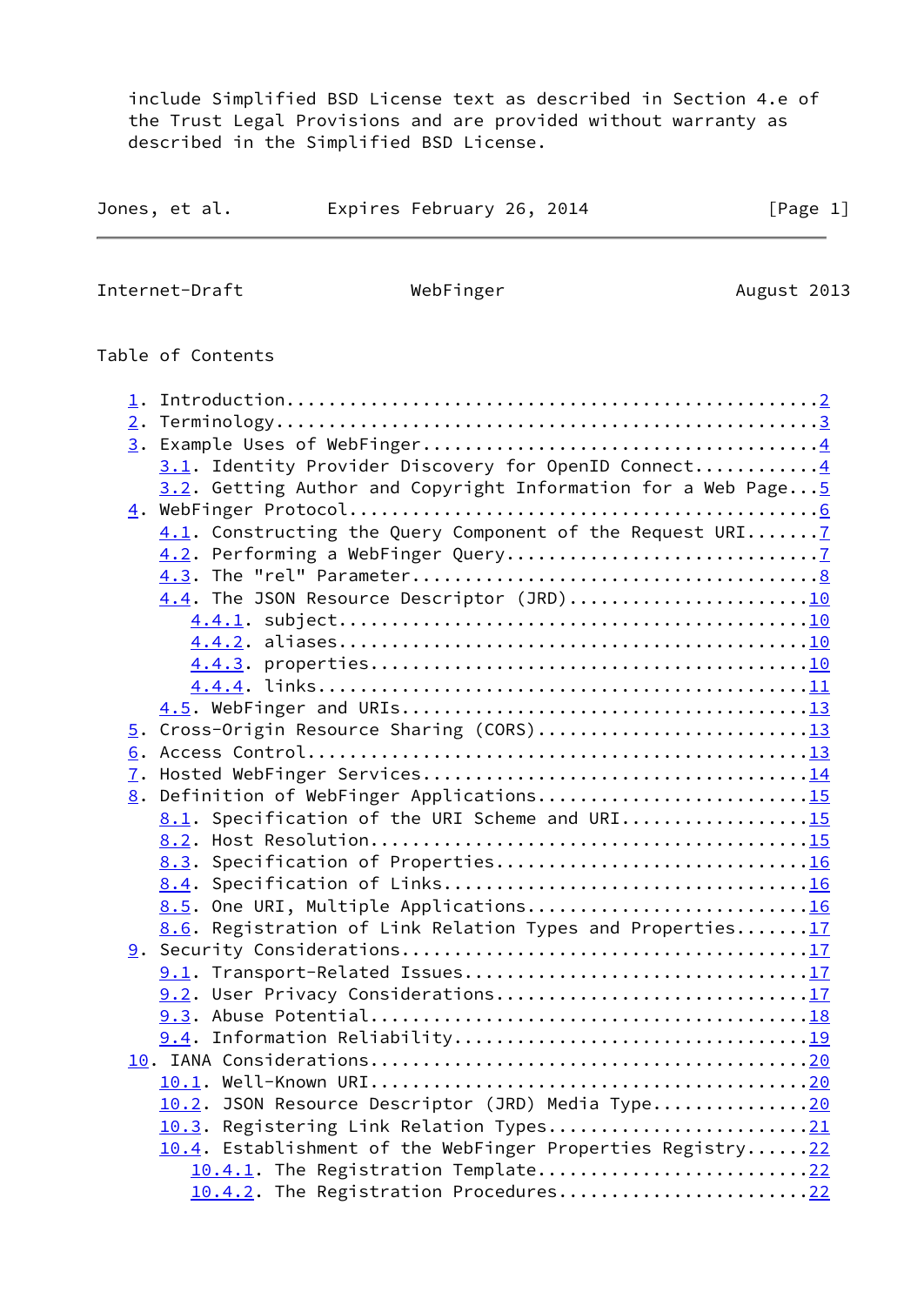#### <span id="page-2-0"></span>[1](#page-2-0). Introduction

 WebFinger is used to discover information about people or other entities on the Internet that are identified by a URI  $\lceil 6 \rceil$  using standard Hypertext Transfer Protocol (HTTP) [\[2](#page-27-4)] methods over a secure transport  $[12]$  $[12]$ . A WebFinger resource returns a JavaScript Object

Jones, et al. Expires February 26, 2014 [Page 2]

<span id="page-2-1"></span>Internet-Draft WebFinger Metal WebFinger August 2013

Notation (JSON)  $[5]$  $[5]$  object describing the entity that is queried. The JSON object is referred to as the JSON Resource Descriptor (JRD).

 For a person, the kinds of information that might be discoverable via WebFinger include a personal profile address, identity service, telephone number, or preferred avatar. For other entities on the Internet, a WebFinger resource might return JRDs containing link relations  $[8]$  $[8]$  that enable a client to discover, for example, the that a printer can print in color on A4 paper, the physical location of a server, or other static information.

 Information returned via WebFinger might be for direct human consumption (e.g., looking up someone's phone number), or it might be used by systems to help carry out some operation (e.g., facilitate, with additional security mechanisms, logging into a web site by determining a user's identity service). The information is intended to be static in nature and, as such, WebFinger is not intended to be used to return dynamic information like the temperature of a CPU or the current toner level in a laser printer.

 The WebFinger protocol is designed to be used across many applications. Applications that wish to utilize WebFinger will need to specify properties, titles, and link relation types that are appropriate for the application. Further, applications will need to define the appropriate URI scheme to utilize for the query target.

Use of WebFinger is illustrated in the examples in [Section 3](#page-3-1) and described more formally in **[Section 4.](#page-6-0)** [Section 8](#page-16-0) describes how applications of WebFinger may be defined.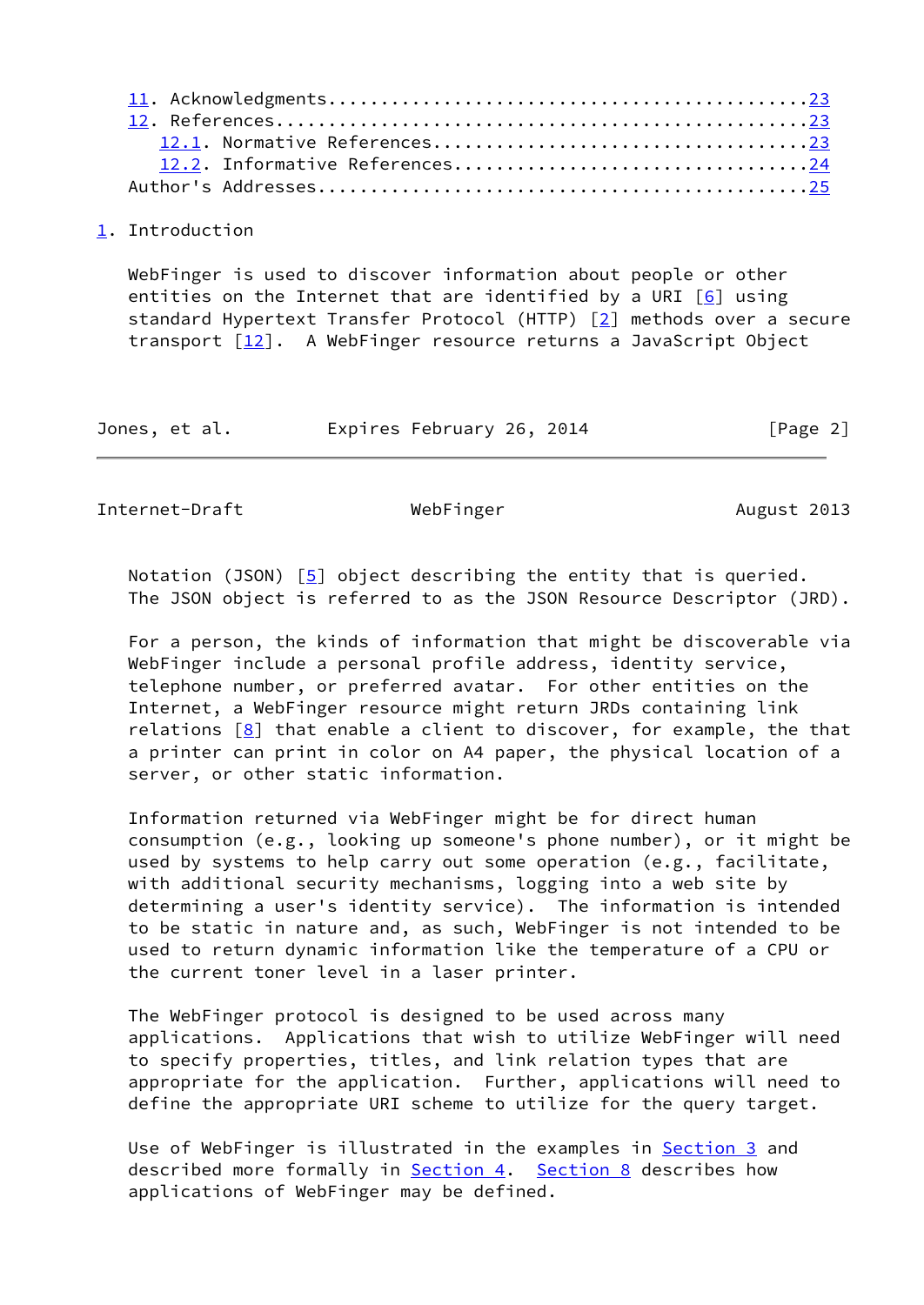# <span id="page-3-0"></span>[2](#page-3-0). Terminology

 The key words "MUST", "MUST NOT", "REQUIRED", "SHALL", "SHALL NOT", "SHOULD", "SHOULD NOT", "RECOMMENDED", "MAY", and "OPTIONAL" in this document are to be interpreted as described in [RFC 2119](https://datatracker.ietf.org/doc/pdf/rfc2119) [\[1](#page-27-7)].

 WebFinger makes heavy use of "Link Relations". A Link Relation is an attribute-and-value pair in which the attribute identifies the type of relationship between the linked entity or resource and the information specified in the value. In Web Linking  $[4]$  $[4]$ , the link relation is represented using an HTTP entity-header of "Link", where the "rel" attribute specifies the type of relationship and the "href" attribute specifies the information that is linked to the entity or resource. In WebFinger, the same concept is represented using a JSON array of "links" objects, where each member named "rel" specifies the type of relationship and each member named "href" specifies the information that is linked to the entity or resource. Note that WebFinger narrows the scope of a link relation beyond what is defined for Web Linking by stipulating that the value of the "rel" member needs to be either a single IANA-registered link relation type  $\boxed{8}$  or a URI  $\lceil 6 \rceil$ .

| Jones, et al. | Expires February 26, 2014 |  | [Page 3] |
|---------------|---------------------------|--|----------|
|               |                           |  |          |

<span id="page-3-2"></span>Internet-Draft WebFinger Methods August 2013

 The use of URIs throughout this document refers to URIs following the syntax specified in **Section 3 of RFC 3986** [[6\]](#page-27-3). Relative URIs, having syntax following that of [Section 4.2](#page-7-2) or [RFC 3986](https://datatracker.ietf.org/doc/pdf/rfc3986), are not used with WebFinger.

<span id="page-3-1"></span>[3](#page-3-1). Example Uses of WebFinger

 This section shows a few sample uses of WebFinger. Any application of WebFinger would be specified outside of this document, as described in  $Section 8$ . The examples in this section should be simple enough to understand without having seen the formal specifications of the applications.

<span id="page-3-3"></span>[3.1](#page-3-3). Identity Provider Discovery for OpenID Connect

 Suppose Carol wishes to authenticate with a web site she visits using OpenID Connect [\[15](#page-28-3)]. She would provide the web site with her OpenID Connect identifier, say carol@example.com. The visited web site would perform a WebFinger query looking for the OpenID Connect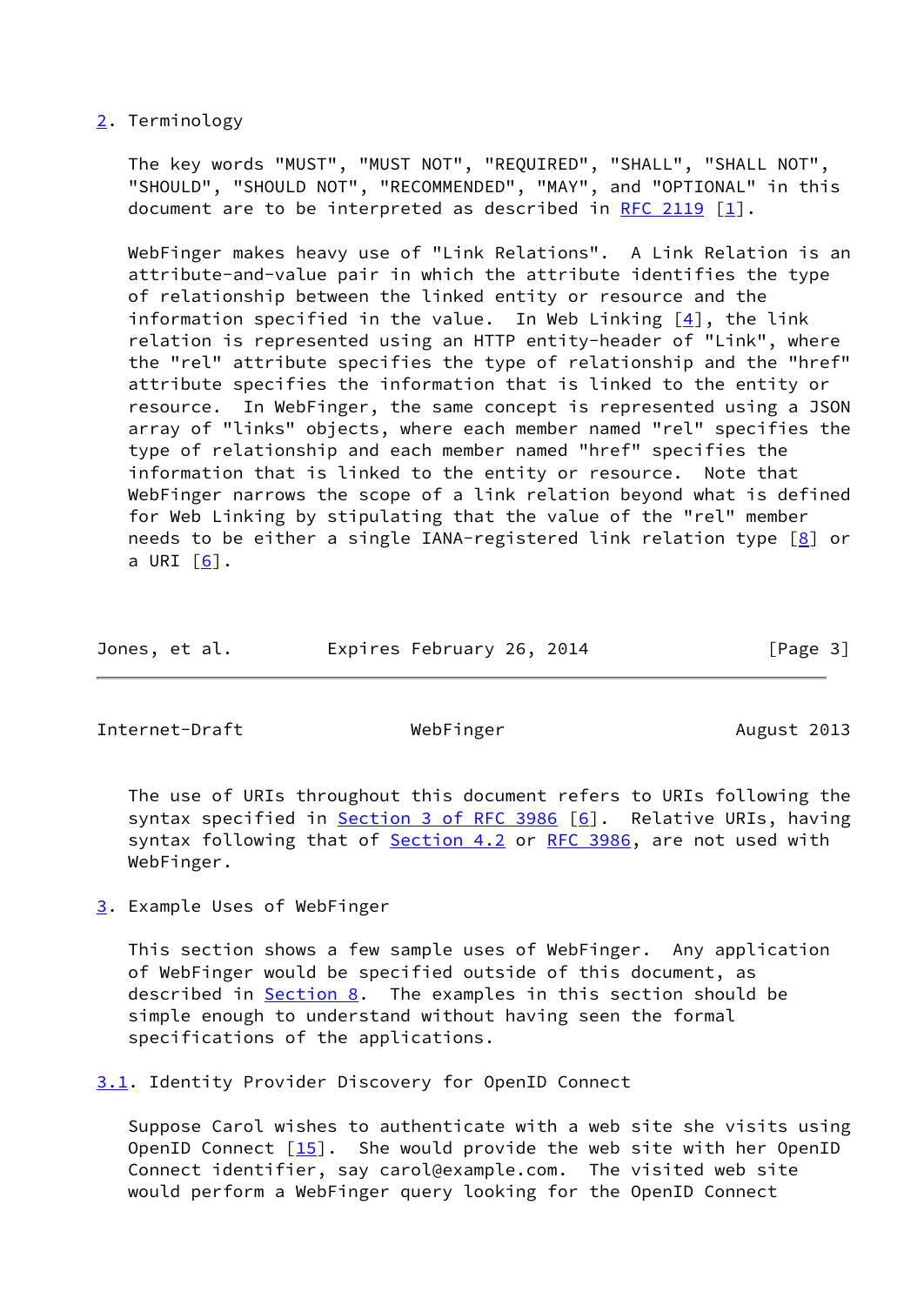```
 Provider. Since the site is interested in only one particular link
    relation, the WebFinger resource might utilize the "rel" parameter as
   described in Section 4.3:
     GET /.well-known/webfinger?
             resource=acct%3Acarol%40example.com&
             rel=http%3A%2F%2Fopenid.net%2Fspecs%2Fconnect%2F1.0%2Fissuer
            HTTP/1.1 Host: example.com
   The server might respond like this:
     HTTP/1.1 200 OK
     Access-Control-Allow-Origin: *
     Content-Type: application/jrd+json
      {
        "subject" : "acct:carol@example.com",
        "links" :
       \lceil {
            "rel" : "http://openid.net/specs/connect/1.0/issuer",
            "href" : "https://openid.example.com"
          }
       ]
      }
   Since the "rel" parameter only serves to filter the link relations
    returned by the resource, other name/value pairs in the response,
    including any aliases or properties, would be returned. Also, since
    support for the "rel" parameter is not guaranteed, the client must
   not assume the "links" array will contain only the requested link
    relation.
Jones, et al. Expires February 26, 2014 [Page 4]
```
<span id="page-4-1"></span>Internet-Draft WebFinger Methods August 2013

<span id="page-4-0"></span>[3.2](#page-4-0). Getting Author and Copyright Information for a Web Page

 Suppose an application is defined to retrieve metadata information about a web page URL, such as author and copyright information. To retrieve that information, the client can utilize WebFinger to issue a query for the specific URL. Suppose the URL of interest is http://blog.example.com/article/id/314. The client would issue a query similar to the following: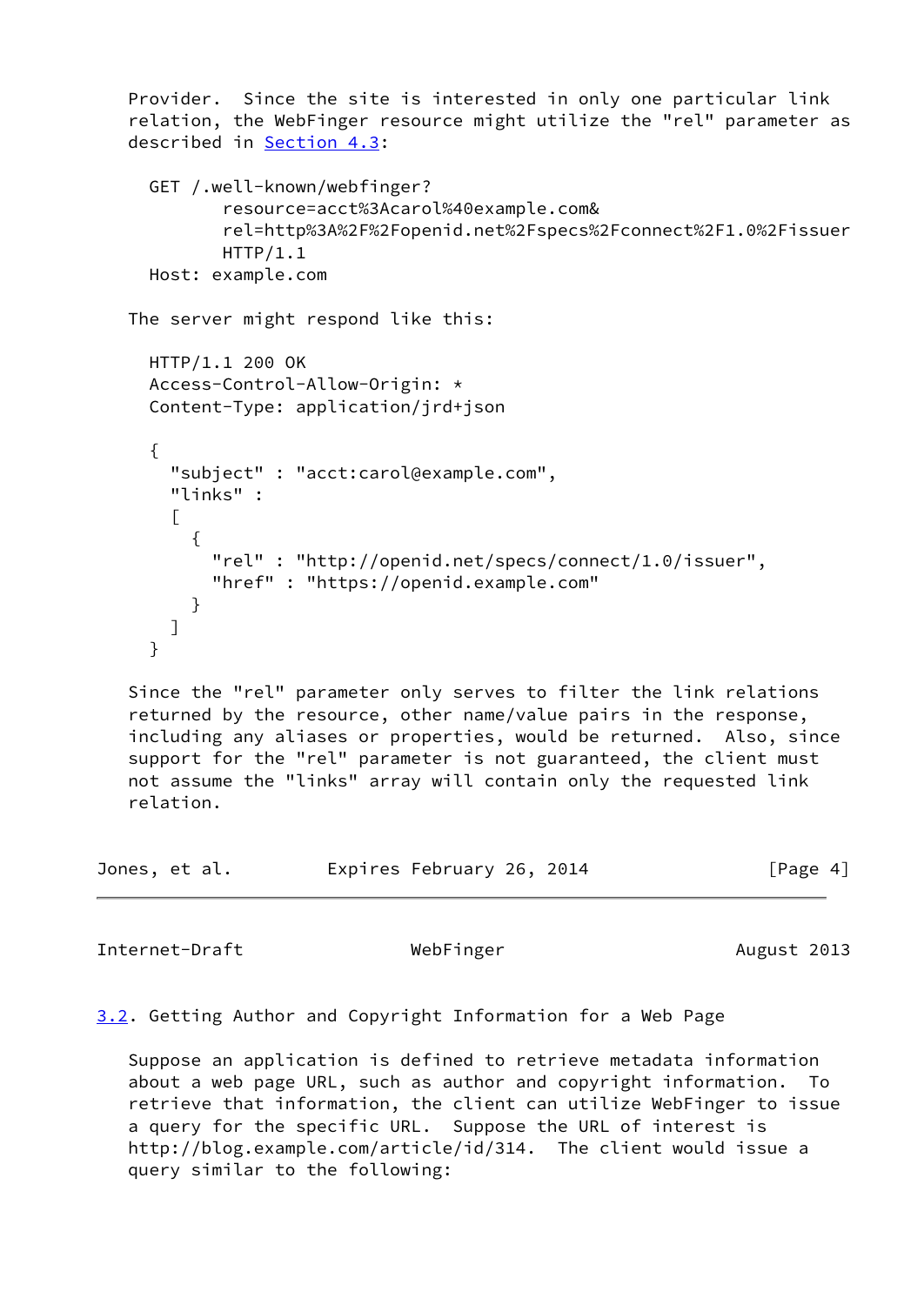```
 GET /.well-known/webfinger?
           resource=http%3A%2F%2Fblog.example.com%2Farticle%2Fid%2F314
          HTTP/1.1
     Host: blog.example.com
   The server might then reply in this way:
     HTTP/1.1 200 OK
     Access-Control-Allow-Origin: *
     Content-Type: application/jrd+json
     {
        "subject" : "http://blog.example.com/article/id/314",
        "aliases" :
       \Gamma "http://blog.example.com/cool_new_thing",
          "http://blog.example.com/steve/article/7"
       ],
        "properties" :
        {
          "http://blgx.example.net/ns/version" : "1.3",
         "http://blgx.example.net/ns/ext" : null
       },
        "links" :
       \Gamma {
           "rel" : "copyright",
           "href" : "http://www.example.com/copyright"
         },
\{ "rel" : "author",
            "href" : "http://blog.example.com/author/steve",
            "titles" :
\{ "en-us" : "The Magical World of Steve",
             "fr" : "Le Monde Magique de Steve"
            },
            "properties" :
\{ "http://example.com/role" : "editor"
 }
 }
```
<span id="page-5-0"></span>

Jones, et al. **Expires February 26, 2014** [Page 5]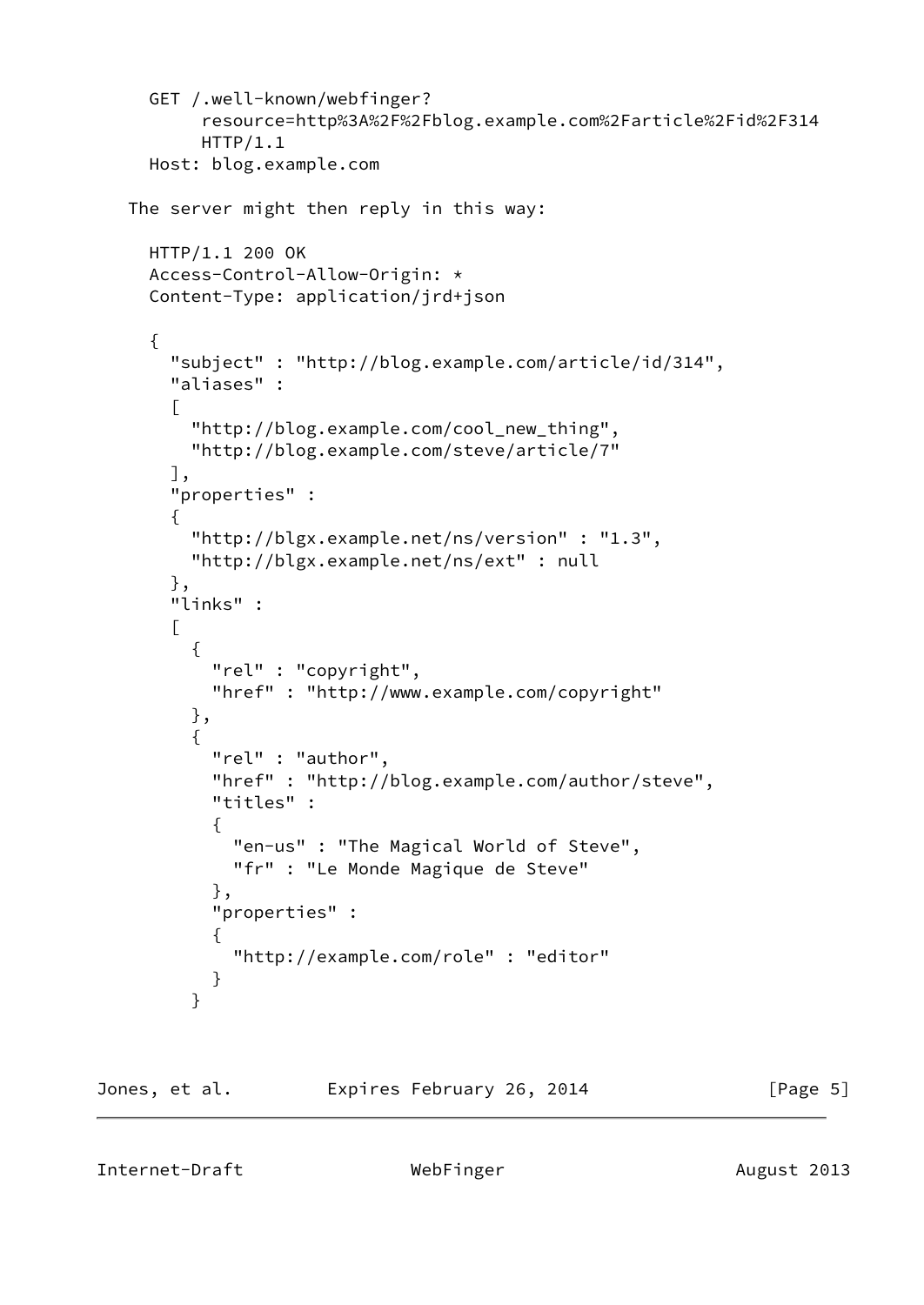] }

 In the above example, we see that the server returned a list of aliases, properties, and links related to the subject URL. The links contain references to information for each link relation type. For the author link, the server provided a reference to the author's blog, along with a title for the blog in two languages. The server also returned a single property related to the author, indicating the author's role as editor of the blog.

 It is worth noting that, while the server returned just two links in the links array in this example, a server might return any number of links when queried.

<span id="page-6-0"></span>[4](#page-6-0). WebFinger Protocol

 The WebFinger protocol is used to request information about an entity identified by a query target (a URI). The client can optionally specify one or more link relation types for which it would like to receive information.

 A WebFinger request is an HTTPS request to a WebFinger resource. A WebFinger resource is a well-known URI  $[3]$  $[3]$  using the HTTPS scheme, constructed along with the required query target and optional link relation types. WebFinger resources MUST NOT be served with any other URI scheme (such as HTTP).

 A WebFinger resource is always given a query target, which is another URI that identifies the entity whose information is sought. GET requests to a WebFinger resource convey the query target in the "resource" parameter in the WebFinger URI's query string; see [Section](#page-7-0) [4.1](#page-7-0) for details.

 The host to which a WebFinger query is issued is significant. If the query target contains a "host" portion (Section [3.2.2 of RFC 3986](https://datatracker.ietf.org/doc/pdf/rfc3986#section-3.2.2)), then the host to which the WebFinger query is issued SHOULD be the same as the "host" portion of the query target, unless the client receives instructions through some out-of-band mechanism to send the query to another host. If the query target does not contain a "host" portion, then the client chooses a host to which it directs the query using additional information it has.

 The path component of a WebFinger URI MUST be the well-known path "/.well-known/webfinger". A WebFinger URI MUST contain a query component that encodes the query target and optional link relation types as specified in **Section 4.1**.

 The WebFinger resource returns a JSON Resource Descriptor (JRD) as the resource representation to convey information about an entity on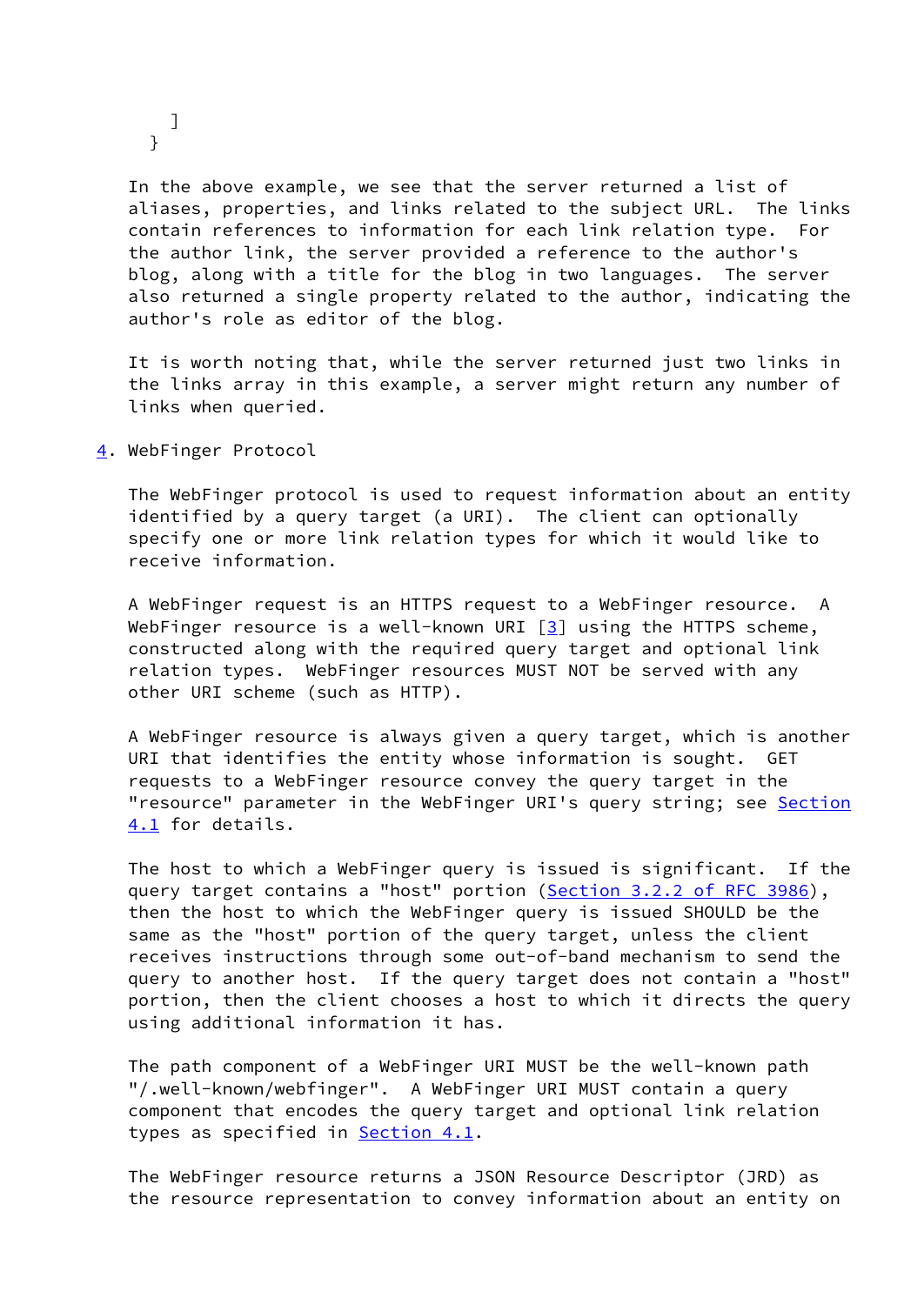the Internet. Also, the Cross-Origin Resource Sharing (CORS) [[7\]](#page-27-10)

Jones, et al. Expires February 26, 2014 [Page 6]

<span id="page-7-1"></span>Internet-Draft WebFinger Metal WebFinger August 2013

 specification is utilized to facilitate queries made via a web browser.

<span id="page-7-0"></span>[4.1](#page-7-0). Constructing the Query Component of the Request URI

A WebFinger URI MUST contain a query component (see [Section](https://datatracker.ietf.org/doc/pdf/rfc3986#section-3.4) 3.4 of RFC 3986). The query component MUST contain a "resource" parameter and MAY contain one or more "rel" parameters. The "resource" parameter MUST contain the query target (URI) and the "rel" parameters MUST contain encoded link relation types according to the encoding described in this section.

 To construct the query component, the client performs the following steps. First, each parameter value is percent-encoded, as per Section [2.1 of RFC 3986](https://datatracker.ietf.org/doc/pdf/rfc3986#section-2.1). The encoding is done to conform to the query production in Section 3.4 of that specification, with the addition that any instances of the "=" and "&" characters within the parameter values are also percent-encoded. Next, the client constructs a string to be placed in the query component by concatenating the name of the first parameter together with an equal sign ("=") and the percent-encoded parameter value. For any subsequent parameters, the client appends an ampersand ("&") to the string, the name of the next parameter, an equal sign, and the parameter value. The client MUST NOT insert any spaces while constructing the string. The order in which the client places each attribute-and-value pair within the query component does not matter in the interpretation of the query component.

<span id="page-7-2"></span>[4.2](#page-7-2). Performing a WebFinger Query

 A WebFinger client issues a query using the GET method to the well known  $[3]$  $[3]$  resource identified by the URI whose path component is "/.well-known/webfinger" and whose query component MUST include the "resource" parameter exactly once and set to the value of the URI for which information is being sought.

 If the "resource" parameter is absent or malformed, the WebFinger resource MUST indicate that the request is bad as per [Section](https://datatracker.ietf.org/doc/pdf/rfc2616#section-10.4.1) 10.4.1  [of RFC 2616](https://datatracker.ietf.org/doc/pdf/rfc2616#section-10.4.1) [\[2](#page-27-4)].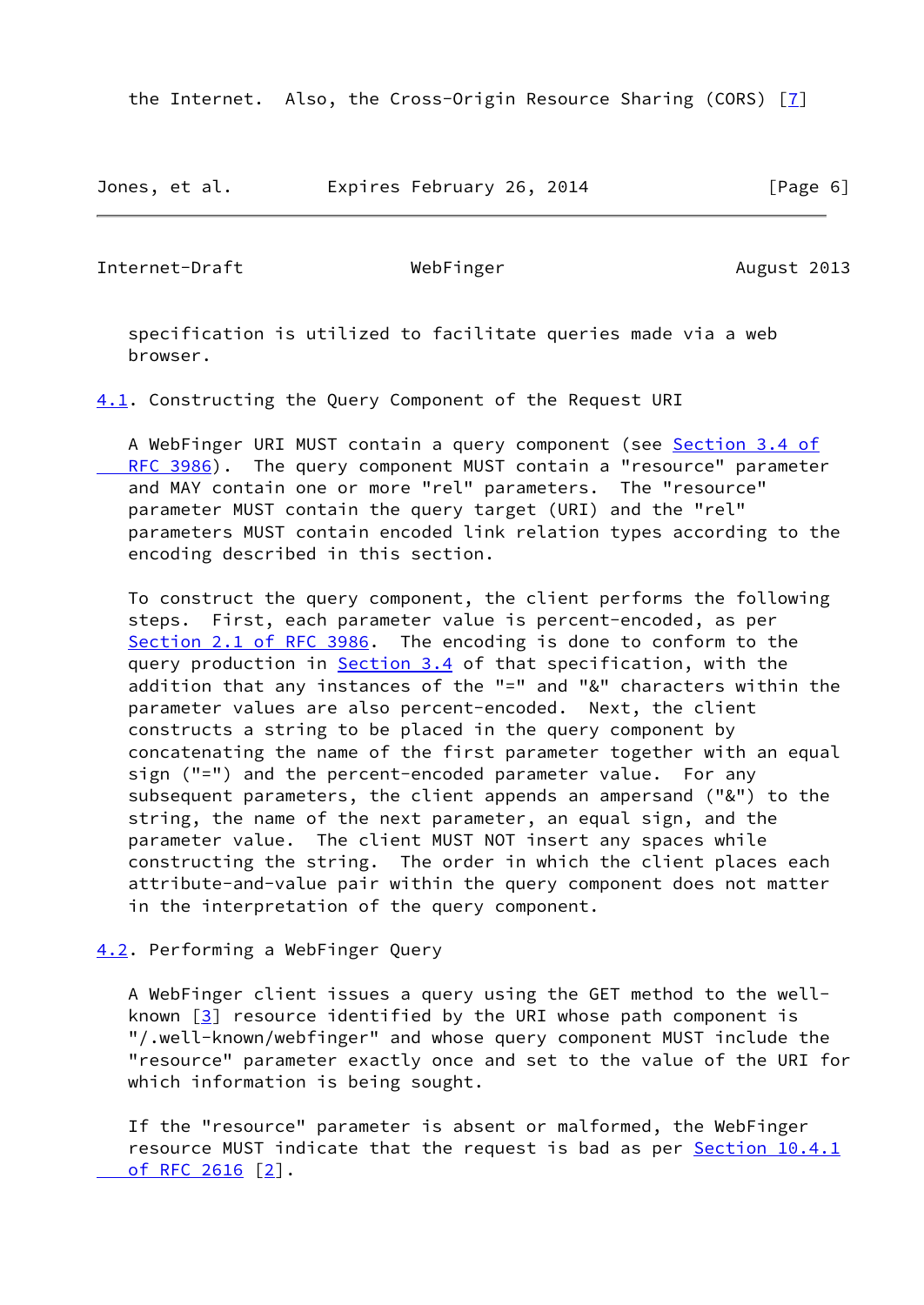If the "resource" parameter is a value for which the server has no information, the server MUST indicate that it was unable to match the request as per Section [10.4.5 of RFC 2616.](https://datatracker.ietf.org/doc/pdf/rfc2616#section-10.4.5)

 A client MUST query the WebFinger resource using HTTPS only. If the client determines that the resource has an invalid certificate, the resource returns a 4xx or 5xx status code, or the HTTPS connection cannot be established for any reason, then the client MUST accept that the WebFinger query has failed and MUST NOT attempt to reissue the WebFinger request using HTTP over a non-secure connection.

|  | Jones, et al. | Expires February 26, 2014 | [Page 7] |
|--|---------------|---------------------------|----------|
|--|---------------|---------------------------|----------|

<span id="page-8-1"></span>Internet-Draft **WebFinger** WebFinger August 2013

 A WebFinger resource MUST return a JRD as the representation for the resource if the client requests no other supported format explicitly via the HTTP "Accept" header. The client MAY include the "Accept" header to indicate a desired representation; representations other than JRD might be defined in future specifications. The WebFinger resource MUST silently ignore any requested representations that it does not understand and support. The media type used for the JSON Resource Descriptor (JRD) is "application/jrd+json" (see [Section](#page-20-0)  $9.2$ .

 The properties, titles, and link relation types returned by the server in a JRD might be varied and numerous. For example, the server might return information about a person's blog, vCard  $[14]$ , avatar, OpenID Connect provider, RSS or ATOM feed, and so forth in a reply. Likewise, if a server has no information to provide it might return a JRD with an empty links array or no links array.

 A WebFinger resource MAY redirect the client; if it does, the redirection MUST only be to an "https" URI and the client MUST perform certificate validation again when redirected.

 A WebFinger resource can include cache validators in a response to enable conditional requests by the client and/or expiration times as per Section [13 of RFC 2616](https://datatracker.ietf.org/doc/pdf/rfc2616#section-13).

<span id="page-8-0"></span>[4.3](#page-8-0). The "rel" Parameter

 When issuing a request to a WebFinger resource, the client MAY utilize the "rel" parameter to request only a subset of the information that would otherwise be returned without the "rel"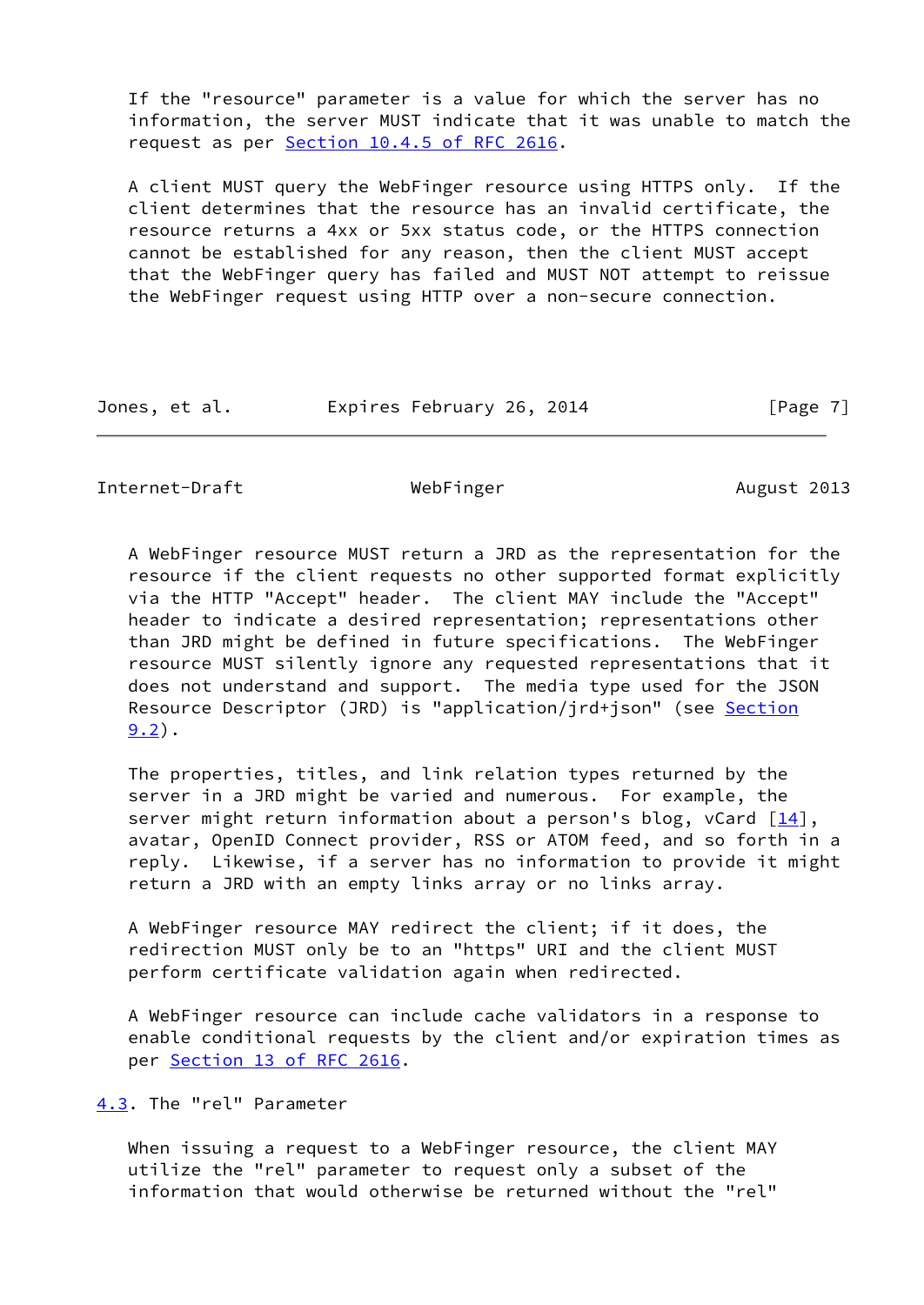parameter. When the "rel" parameter is used and accepted, only the link relation types that match the link relation types provided via the "rel" parameter are included in the array of links returned in the JRD. If there are no matching link relation types defined for the resource, the "links" array in the JRD will either be absent or empty. All other information present in a resource descriptor remains present, even when "rel" is employed.

 The "rel" parameter MAY be included multiple times in order to request multiple link relation types.

 The purpose of the "rel" parameter is to return a subset of "link relation objects" (see  $Section 4.4.4$ ) that would otherwise be returned in the resource descriptor. Use of the parameter might reduce processing requirements on either the client or server, and it might also reduce the bandwidth required to convey the partial resource descriptor, especially if there are numerous link relation values to convey for a given "resource" value. Note that if a client requests a particular link relation type for which the server has no information, the server MAY return a JRD with an empty links array or no links array.

| Jones, et al. | Expires February 26, 2014 |  |  |  | [Page 8] |  |
|---------------|---------------------------|--|--|--|----------|--|
|---------------|---------------------------|--|--|--|----------|--|

Internet-Draft WebFinger Methods Methods and WebFinger August 2013

 WebFinger resources SHOULD support the "rel" parameter. If the resource does not support the "rel" parameter, it MUST ignore the parameter and process the request as if no "rel" parameter values were present.

 The following example uses the "rel" parameter to request links for two link relation types:

 GET /.well-known/webfinger? resource=acct%3Abob%40example.com& rel=http%3A%2F%2Fwebfinger.example%2Frel%2Fprofile-page& rel=http://webfinger.example/rel/businesscard HTTP/1.1 Host: example.com

 In this example, the client requests the link relations of type "http://webfinger.example/rel/profile-page" and "http://webfinger.example/rel/businesscard". The server then responds with a message like this:

HTTP/1.1 200 OK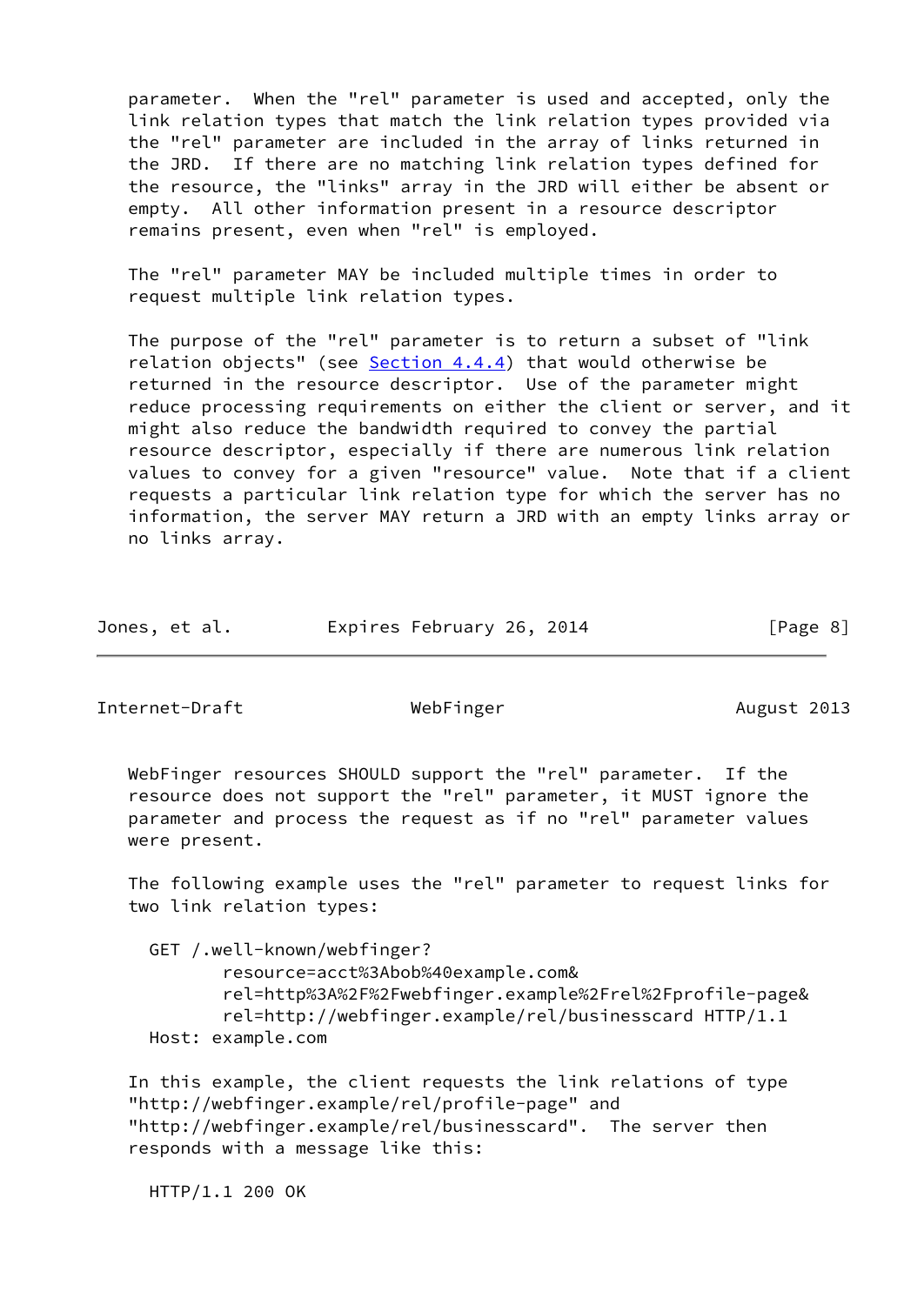```
 Access-Control-Allow-Origin: *
     Content-Type: application/jrd+json
     {
       "subject" : "acct:bob@example.com",
       "aliases" :
\Box "https://www.example.com/~bob/"
       ],
       "properties" :
       {
           "http://example.com/ns/role" : "employee"
       },
       "links" :
      \lceil {
           "rel" : "http://webfinger.example/rel/profile-page",
           "href" : "https://www.example.com/~bob/"
         },
\{ "rel" : "http://webfinger.example/rel/businesscard",
           "href" : "https://www.example.com/~bob/bob.vcf"
 }
       ]
     }
   As you can see in the response, the resource representation contains
   only the links of the types requested by the client and for which the
   server had information, but the other parts of the JRD are still
   present. Note also in the above example that the links returned in
   the links array all use HTTPS, which is important if the data
   indirectly obtained via WebFinger needs to returned securely.
Jones, et al. Expires February 26, 2014 [Page 9]
Internet-Draft WebFinger Metal WebFinger August 2013
4.4. The JSON Resource Descriptor (JRD)
   RFC 6415
   [16] and based on the Extensible Resource Descriptor (XRD) format
   [17], is a JSON object that comprises the following name/value pairs:
        o subject
```
<span id="page-10-1"></span><span id="page-10-0"></span> o aliases o properties o links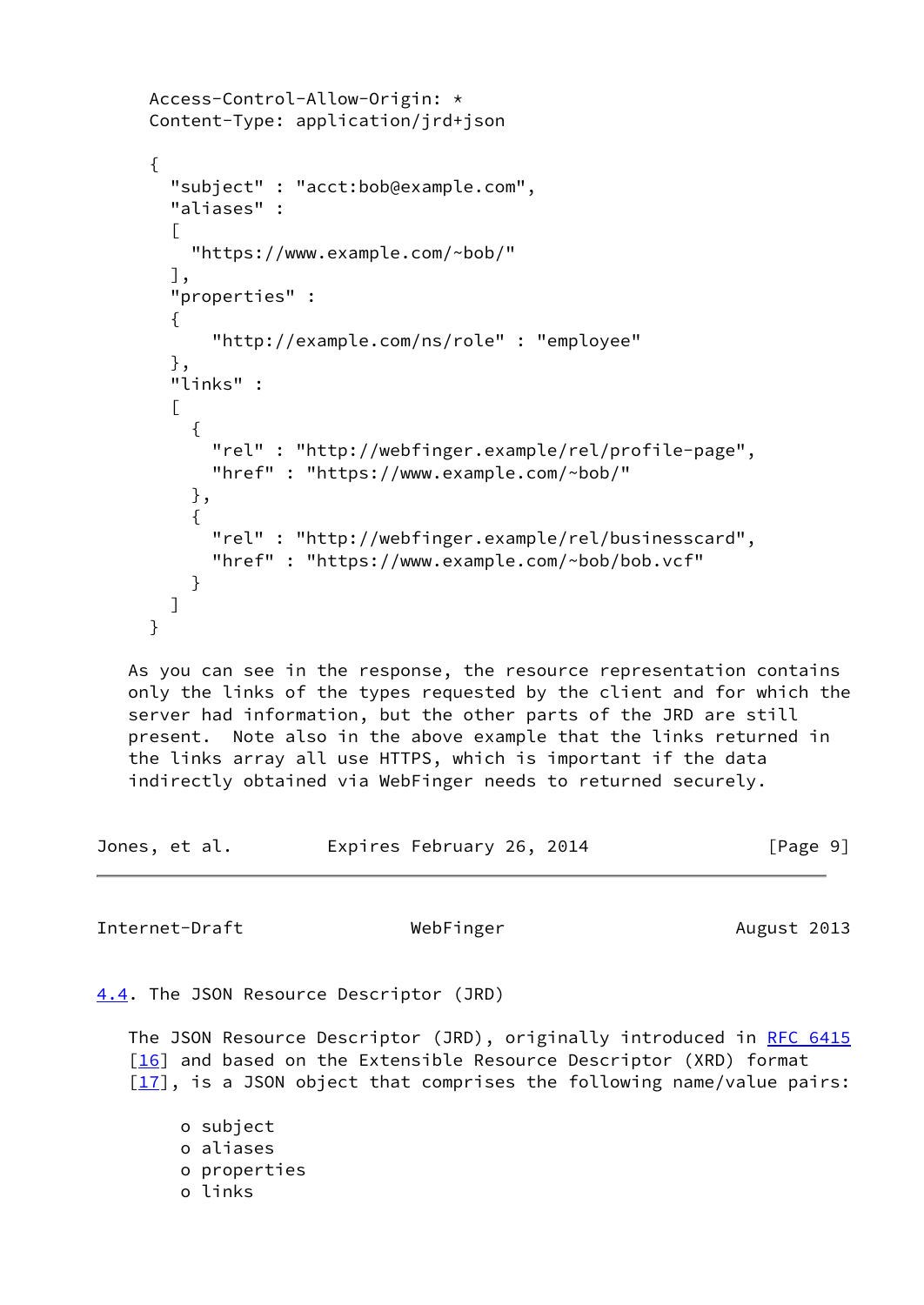The member "subject" is a name/value pair whose value is a string, "aliases" is an array of strings, "properties" is an object comprising name/value pairs whose values are strings, and "links" is an array of objects that contain link relation information.

When processing a JRD, the client MUST ignore any unknown member and not treat the presence of an unknown member as an error.

Below, each of these members of the JRD is described in more detail.

<span id="page-11-0"></span>[4.4.1](#page-11-0). subject

 The value of the "subject" member is a URI that identifies the entity that the JRD describes.

 The "subject" value returned by a WebFinger resource MAY differ from the value of the "resource" parameter used in the client's request. This might happen, for example, when the subject's identity changes (e.g., a user moves his or her account to another service) or when the resource prefers to express URIs in canonical form.

The "subject" member SHOULD be present in the JRD.

<span id="page-11-1"></span>[4.4.2](#page-11-1). aliases

 The "aliases" array is an array of zero or more URI strings that identify the same entity as the "subject" URI.

The "aliases" array is OPTIONAL in the JRD.

<span id="page-11-2"></span>[4.4.3](#page-11-2). properties

 The "properties" object comprises zero or more name/value pairs whose names are URIs (referred to as "property identifiers") and whose values are strings or null. Properties are used to convey additional information about the subject of the JRD. As an example, consider this use of "properties":

"properties" : { "http://webfinger.example/ns/name" : "Bob Smith" }

The "properties" member is OPTIONAL in the JRD.

|  | Jones, et al. | Expires February 26, 2014 | [Page 10] |
|--|---------------|---------------------------|-----------|
|--|---------------|---------------------------|-----------|

<span id="page-11-3"></span>Internet-Draft WebFinger Methods August 2013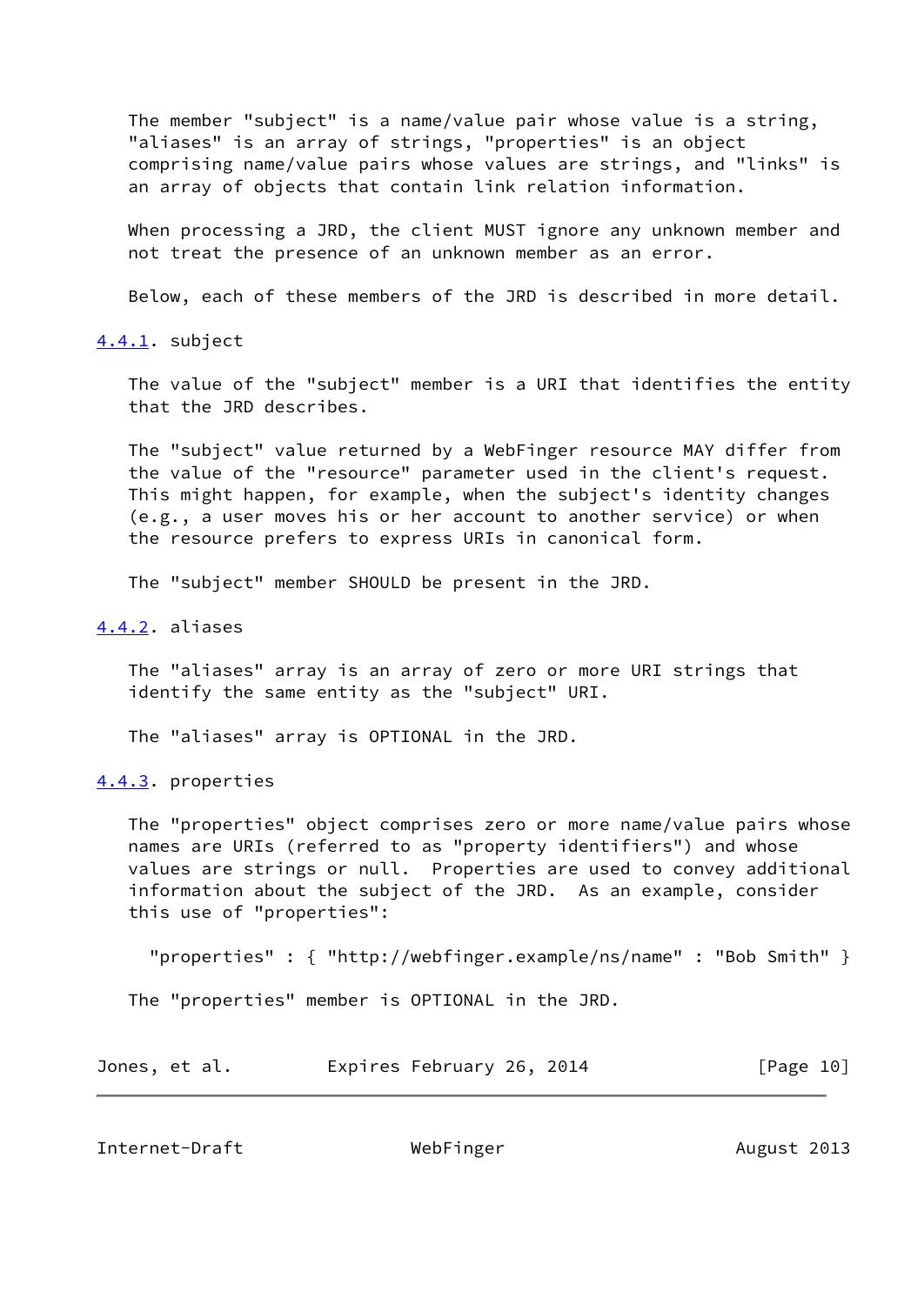# <span id="page-12-0"></span>[4.4.4](#page-12-0). links

 The "links" array has any number of member objects, each of which represents a link  $[4]$  $[4]$ . Each of these link objects can have the following members:

 o rel o type o href o titles o properties

 The "rel" and "href" members are strings representing the link's relation type and the target URI, respectively. The context of the link is the "subject" (see  $Section 4.4.1$ ).

 The "type" member is a string indicating what the media type of the result of dereferencing the link ought to be.

 The order of elements in the "links" array MAY be interpreted as indicating an order of preference. Thus, if there are two or more link relations having the same "rel" value, the first link relation would indicate the user's preferred link.

The "links" array is OPTIONAL in the JRD.

 Below, each of the members of the objects found in the "links" array is described in more detail. Each object in the "links" array, referred to as a "link relation object", is completely independent from any other object in the array; any requirement to include a given member in the link relation object refers only to that particular object.

# <span id="page-12-1"></span>[4.4.4.1](#page-12-1). rel

 The value of the "rel" member is a string that is either a URI or a registered relation type  $[8]$  (see [RFC 5988](https://datatracker.ietf.org/doc/pdf/rfc5988)  $[4]$  $[4]$ ). The value of the "rel" member MUST contain exactly one URI or registered relation type. The URI or registered relation type identifies the type of the link relation.

 The other members of the object have meaning only once the type of link relation is understood. In some instances, the link relation will have associated semantics enabling the client to query for other resources on the Internet. In other instances, the link relation will have associated semantics enabling the client to utilize the other members of the link relation object without fetching additional external resources.

 URI link relation type values are compared using the "Simple String Comparison" algorithm of Section [6.2.1 of RFC 3986](https://datatracker.ietf.org/doc/pdf/rfc3986#section-6.2.1).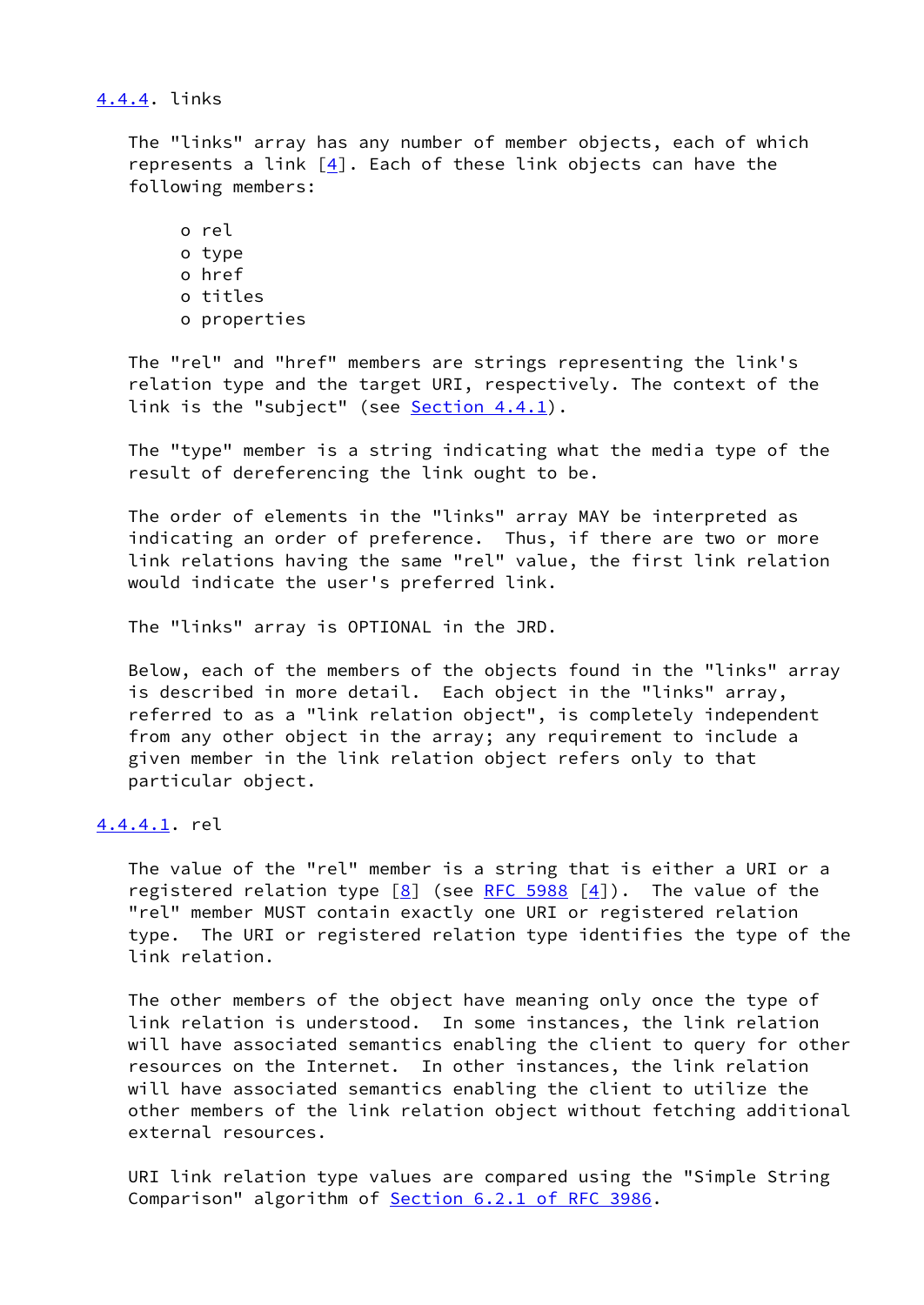# Internet-Draft WebFinger Methods Nugust 2013

The "rel" member MUST be present in the link relation object.

# <span id="page-13-0"></span>[4.4.4.2](#page-13-0). type

 The value of the "type" member is a string that indicates the media type  $[9]$  of the target resource (see [RFC 6838](https://datatracker.ietf.org/doc/pdf/rfc6838)  $[10]$  $[10]$ ).

The "type" member is OPTIONAL in the link relation object.

#### <span id="page-13-1"></span>[4.4.4.3](#page-13-1). href

 The value of the "href" member is a string that contains a URI pointing to the target resource.

The "href" member is OPTIONAL in the link relation object.

## <span id="page-13-2"></span>[4.4.4.4](#page-13-2). titles

 The "titles" object comprises zero or more name/value pairs whose name is a language tag  $[11]$  $[11]$  or the string "und". The string is human-readable and describes the link relation. More than one title for the link relation MAY be provided for the benefit of users who utilize the link relation and, if used, a language identifier SHOULD be duly used as the name. If the language is unknown or unspecified, then the name is "und".

 A JRD SHOULD NOT include more than one title identified with the same language tag (or "und") within the link relation object. Meaning is undefined if a link relation object includes more than one title named with the same language tag (or "und"), though this MUST NOT be treated as an error. A client MAY select whichever title or titles it wishes to utilize.

Here is an example of the titles object:

```
 "titles" :
\{ "en-us" : "The Magical World of Steve",
       "fr" : "Le Monde Magique de Steve"
     }
```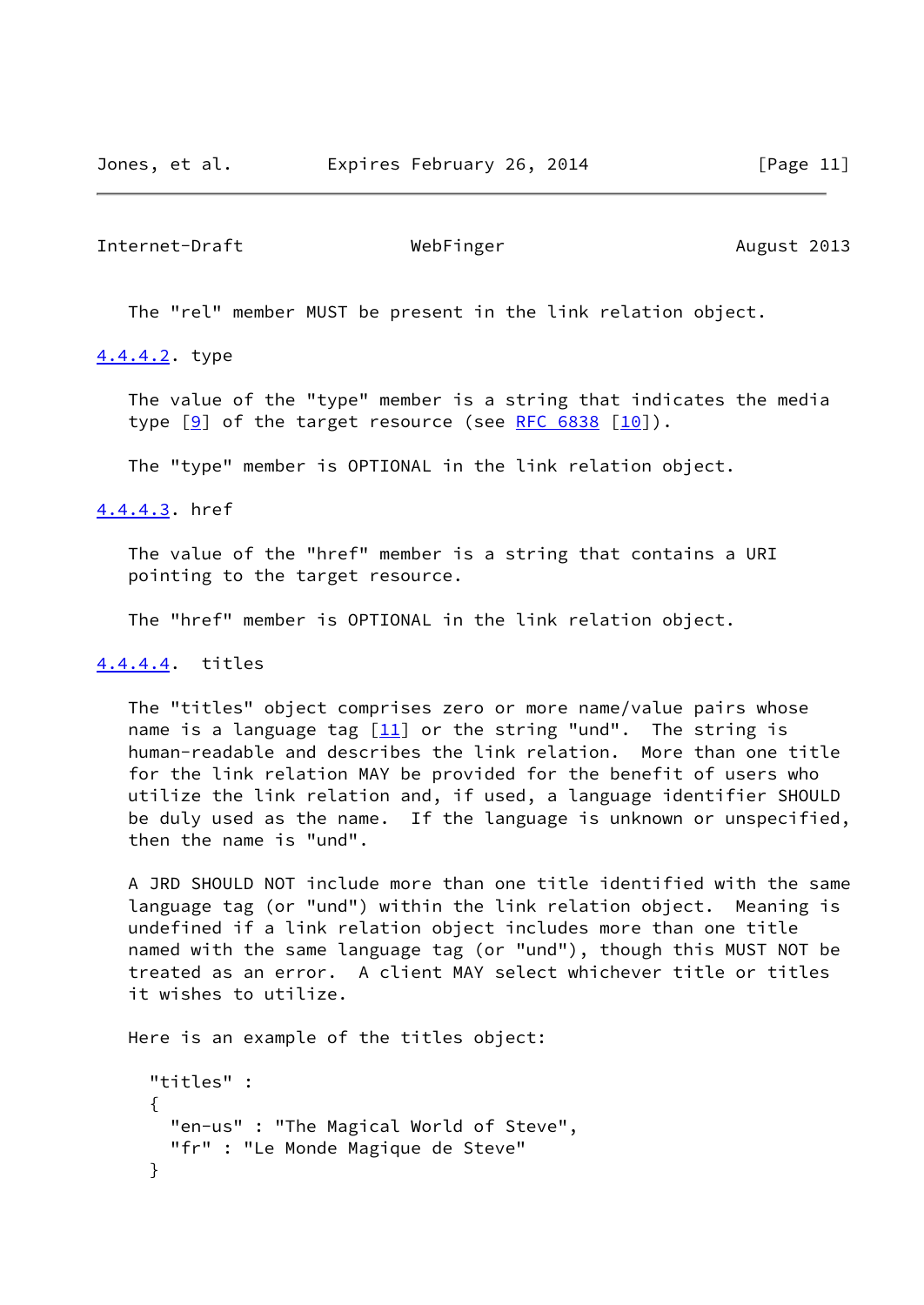The "titles" member is OPTIONAL in the link relation object.

<span id="page-14-4"></span>[4.4.4.5](#page-14-4). properties

 The "properties" object within the link relation object comprises zero or more name/value pairs whose names are URIs (referred to as "property identifiers") and whose values are strings or null. Properties are used to convey additional information about the link relation. As an example, consider this use of "properties":

"properties" : { "http://webfinger.example/mail/port" : "993" }

| Jones, et al. |  | Expires February 26, 2014 |  | [Page 12] |  |
|---------------|--|---------------------------|--|-----------|--|
|               |  |                           |  |           |  |

<span id="page-14-1"></span>Internet-Draft WebFinger Methods Nugust 2013

The "properties" member is OPTIONAL in the link relation object.

<span id="page-14-0"></span>[4.5](#page-14-0). WebFinger and URIs

WebFinger requests include a "resource" parameter (see  $Section 4.1$ ) specifying the query target (URI) for which the client requests information. WebFinger is neutral regarding the scheme of such a URI: it could be an "acct" URI  $[18]$  $[18]$ , an "http" or "https" URI, a "mailto" URI  $[19]$ , or some other scheme.

<span id="page-14-2"></span>[5](#page-14-2). Cross-Origin Resource Sharing (CORS)

 WebFinger resources might not be accessible from a web browser due to "Same-Origin" policies. The current best practice is to make resources available to browsers through Cross-Origin Resource Sharing (CORS) [\[7](#page-27-10)], and servers MUST include the Access-Control-Allow-Origin HTTP header in responses. Servers SHOULD support the least restrictive setting by allowing any domain access to the WebFinger resource:

Access-Control-Allow-Origin: \*

 There are cases where defaulting to the least restrictive setting is not appropriate, for example a server on an intranet that provides sensitive company information SHOULD NOT allow CORS requests from any domain, as that could allow leaking of that sensitive information. A server that wishes to restrict access to information from external entities SHOULD use a more restrictive Access-Control-Allow-Origin header.

<span id="page-14-3"></span>[6](#page-14-3). Access Control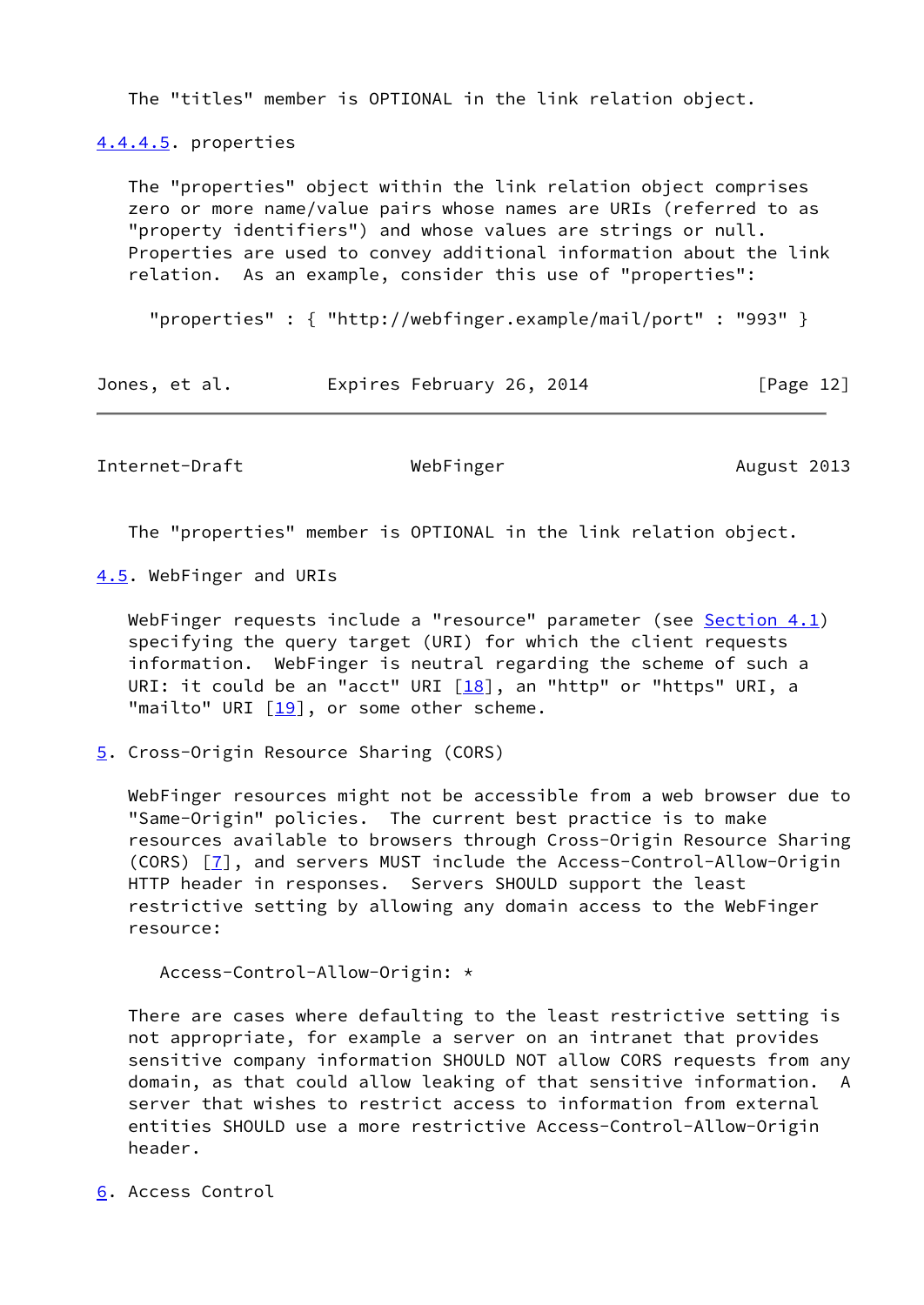As with all web resources, access to the WebFinger resource could require authentication. Further, failure to provide required credentials might result in the server forbidding access or providing a different response than had the client authenticated with the server.

 Likewise, a WebFinger resource MAY provide different responses to different clients based on other factors, such as whether the client is inside or outside a corporate network. As a concrete example, a query performed on the internal corporate network might return link relations to employee pictures, whereas link relations for employee pictures might not be provided to external entities.

 Further, link relations provided in a WebFinger resource representation might point to web resources that impose access restrictions. For example, the aforementioned corporate server may provide both internal and external entities with URIs to employee pictures, but further authentication might be required in order for the client to access the picture resources if the request comes from outside the corporate network.

| Jones, et al. |  |  |  | Expires February 26, 2014 |  |  | [Page 13] |  |
|---------------|--|--|--|---------------------------|--|--|-----------|--|
|---------------|--|--|--|---------------------------|--|--|-----------|--|

<span id="page-15-1"></span>Internet-Draft WebFinger Methods Nugust 2013

 The decisions made with respect to what set of link relations a WebFinger resource provides to one client versus another and what resources require further authentication, as well as the specific authentication mechanisms employed, are outside the scope of this document.

<span id="page-15-0"></span>[7](#page-15-0). Hosted WebFinger Services

 As with most services provided on the Internet, it is possible for a domain owner to utilize "hosted" WebFinger services. By way of example, a domain owner might control most aspects of their domain, but use a third-party hosting service for email. In the case of email, MX records identify mail servers for a domain. An MX record points to the mail server to which mail for the domain should be delivered. It does not matter to the sending mail server whether those MX records point to a server in the destination domain or a different domain.

 Likewise, a domain owner might utilize the services of a third party to provide WebFinger services on behalf of its users. Just as a domain owner was required to insert MX records into DNS to allow for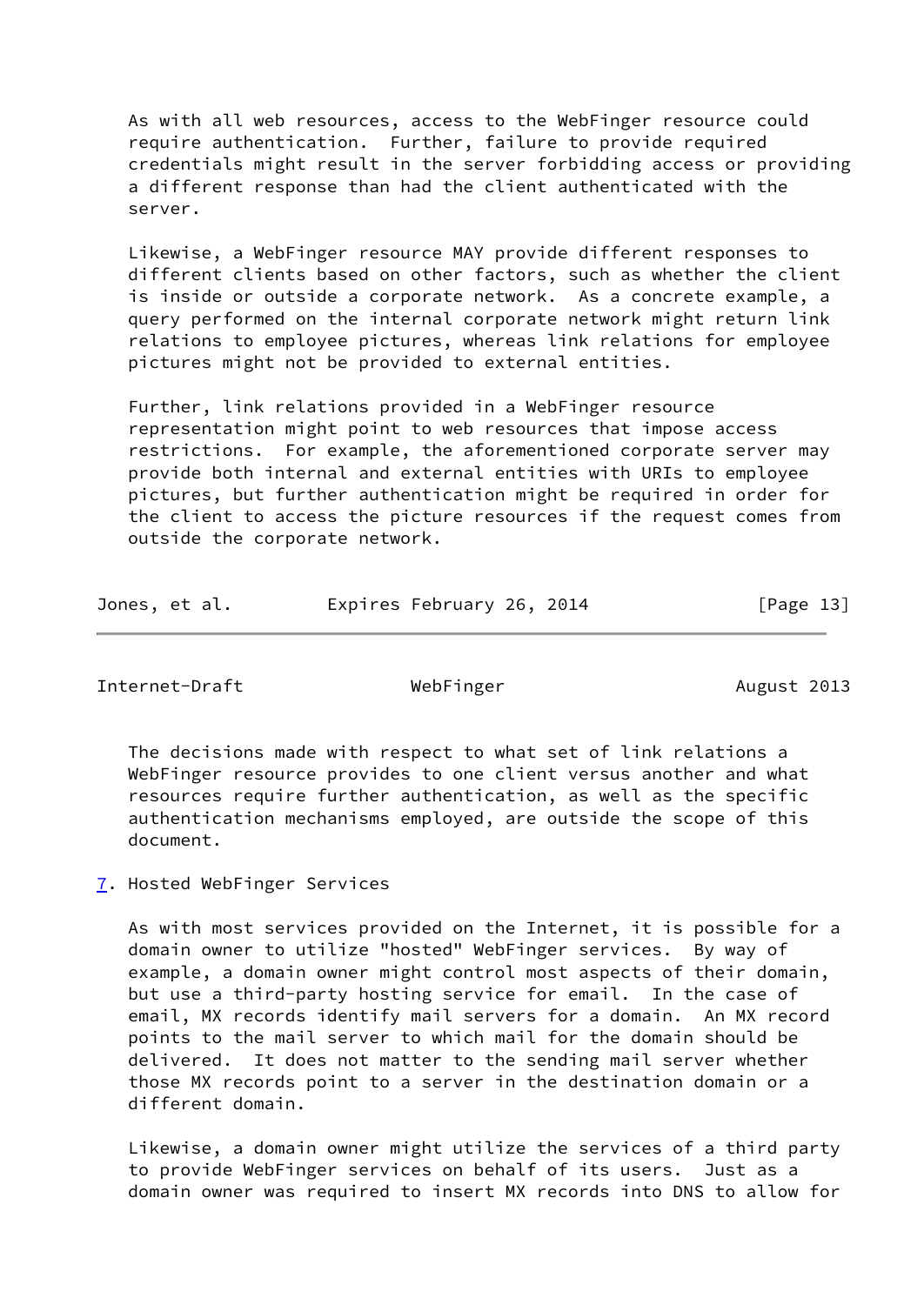hosted email serves, the domain owner is required to redirect HTTP queries to its domain to allow for hosted WebFinger services.

 When a query is issued to the WebFinger resource, the web server MUST return a response with a redirection status code that includes a Location header pointing to the location of the hosted WebFinger service URI. This WebFinger service URI does not need to point to the well-known WebFinger location on the hosting service provider server.

 As an example, assume that example.com's WebFinger services are hosted by wf.example.net. Suppose a client issues a query for acct:alice@example.com like this:

 GET /.well-known/webfinger? resource=acct%3Aalice%40example.com HTTP/1.1 Host: example.com

The server might respond with this:

 HTTP/1.1 307 Temporary Redirect Access-Control-Allow-Origin: \* Location: https://wf.example.net/example.com/webfinger? resource=acct%3Aalice%40example.com

 The client can then follow the redirection, re-issuing the request to the URI provided in the Location header. Note that the server will include any required URI parameters in the Location header value, which could be different than the URI parameters the client originally used.

| Jones, et al. | Expires February 26, 2014 |  | [Page 14] |
|---------------|---------------------------|--|-----------|
|---------------|---------------------------|--|-----------|

<span id="page-16-1"></span>Internet-Draft WebFinger Methods Nugust 2013

<span id="page-16-0"></span>[8](#page-16-0). Definition of WebFinger Applications

 This specification details the protocol syntax used to query a domain for information about a URI, the syntax of the JSON Resource Descriptor (JRD) that is returned in response to that query, security requirements and considerations, hosted WebFinger services, various expected HTTP status codes, and so forth. However, this specification does not enumerate the various possible properties or link relation types that might be used in conjunction with WebFinger for a particular application, nor does it define what properties or link relation types one might expect to see in response to querying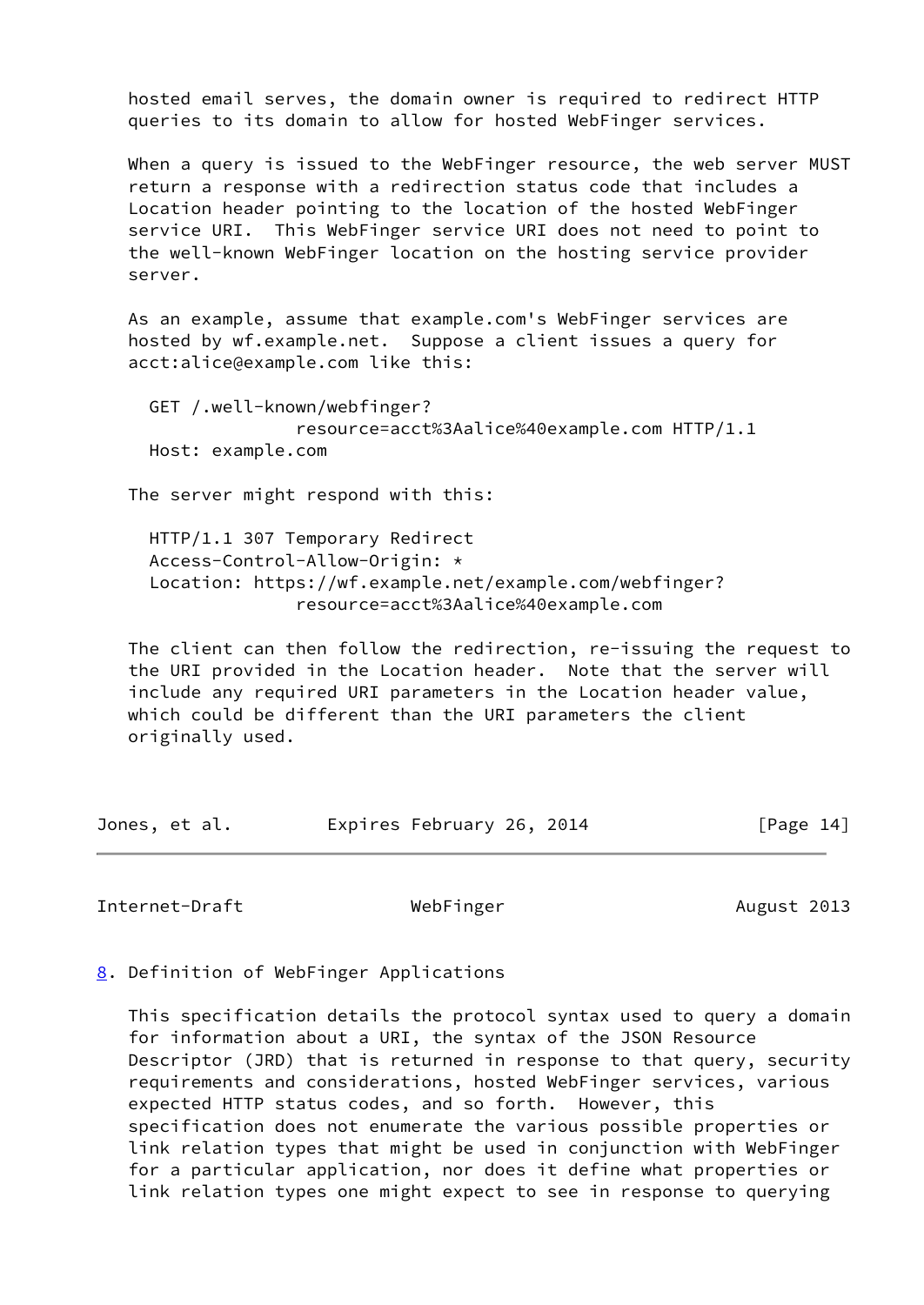for a particular URI or URI scheme. Nonetheless, all of these unspecified elements are important in order to implement an interoperable application that utilizes the WebFinger protocol and MUST be specified in the relevant document(s) defining the particular application making use of the WebFinger protocol according to the procedures described in this section.

# <span id="page-17-0"></span>[8.1](#page-17-0). Specification of the URI Scheme and URI

 Any application that uses WebFinger MUST specify the URI scheme(s) and, to the extent appropriate, what forms the URI(s) might take. For example, when querying for information about a user's account at some domain, it might make sense to specify the use of the acct URI scheme  $[18]$  $[18]$ . When trying to obtain the copyright information for a web page, it makes sense to specify the use of the web page URI (either http or https).

The examples in Sections [3.1](#page-3-3) and [3.2](#page-4-0) illustrate the use of different URI schemes with WebFinger applications. In the example in [Section](#page-3-3) [3.1](#page-3-3), WebFinger is used to retrieve information pertinent to OpenID Connect. In the example in **Section 3.2**, WebFinger is used to discover metadata information about a web page, including author and copyright information. Each of these applications of WebFinger needs to be fully specified to ensure interoperability.

# <span id="page-17-1"></span>[8.2](#page-17-1). Host Resolution

As explained in  $Section 4$ , the host to which a WebFinger query is issued is significant. In general, WebFinger applications would adhere to the procedures described in [Section 4](#page-6-0) in order to properly direct a WebFinger query.

 However, some URI schemes do not have host portions and there might be some applications of WebFinger for which the host portion of a URI cannot or should not be utilized. In such instances, the application specification MUST clearly define the host resolution procedures, which might include provisioning a "default" host within the client to which queries are directed.

Jones, et al. **Expires February 26, 2014** [Page 15]

<span id="page-17-3"></span>Internet-Draft WebFinger Methods August 2013

<span id="page-17-2"></span>[8.3](#page-17-2). Specification of Properties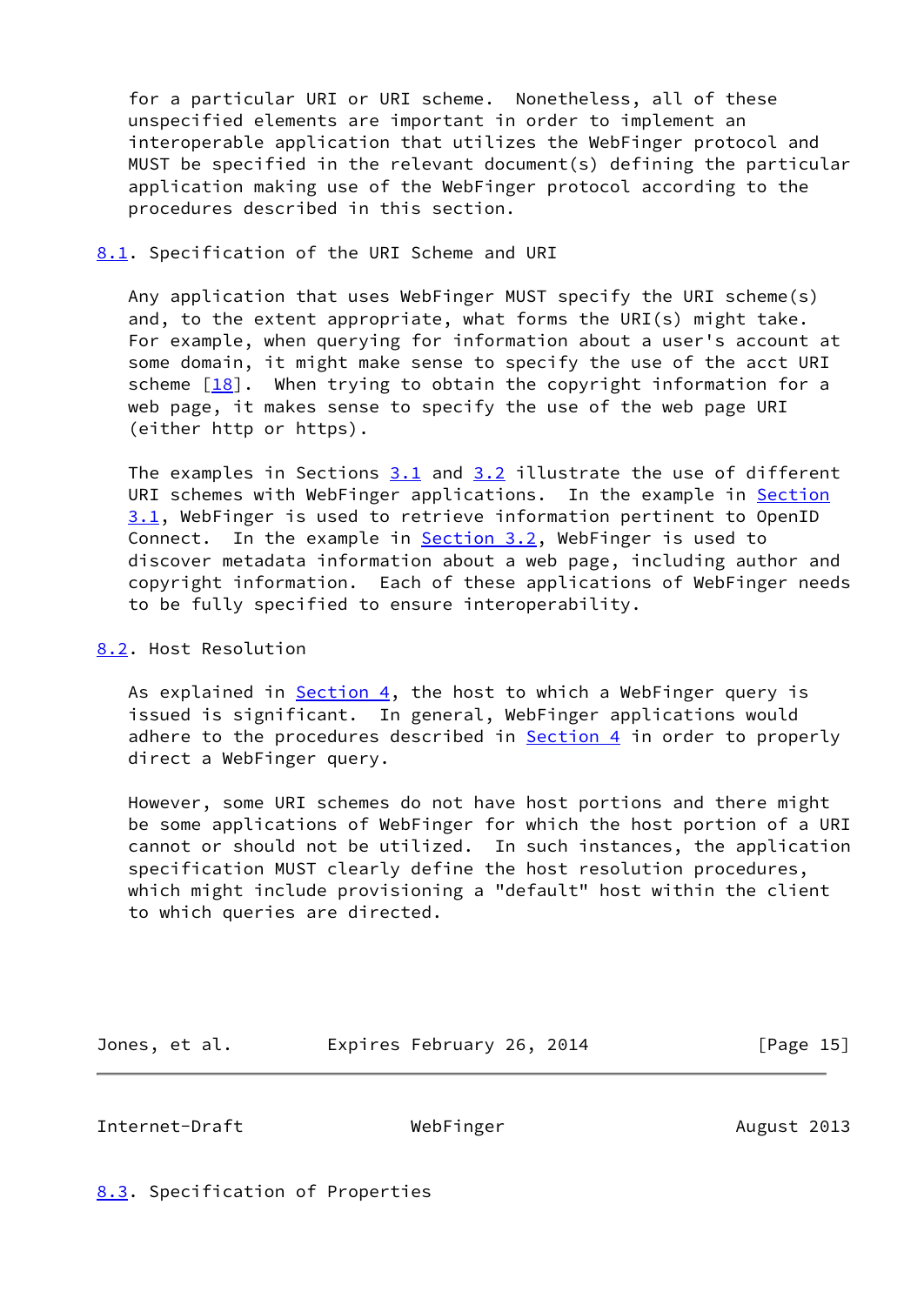WebFinger defines both subject-specific properties (i.e., properties described in [Section 4.4.3](#page-11-2) that relate to the URI for which information is queried) and link-specific properties (see [Section](#page-14-4) [4.4.4.5](#page-14-4)). This section refers to subject-specific properties.

 Applications that utilize subject-specific properties MUST define the URIs used in identifying those properties, along with valid property values.

Consider this portion of the JRD found in the example in [Section 3.2](#page-4-0).

```
 "properties" :
 {
   "http://blgx.example.net/ns/version" : "1.3",
   "http://blgx.example.net/ns/ext" : null
 }
```
 Here, two properties are returned in the WebFinger response. Each of these would be defined in a WebFinger application specification. These two properties might be defined in the same WebFinger application specification or separately in different specifications. Since the latter is possible, it is important that WebFinger clients not assume that one property has any specific relationship with another property unless some relationship is explicitly defined in the particular WebFinger application specification.

# <span id="page-18-0"></span>[8.4](#page-18-0). Specification of Links

 The links returned in a WebFinger response each comprise several pieces of information, some of which are optional (refer to [Section](#page-12-0) [4.4.4](#page-12-0)). The WebFinger application specification MUST define each link and any values associated with a link, including the link relation type ("rel"), the expected media type ("type"), properties, and titles.

 The target URI to which the link refers (i.e., the "href"), if present, would not normally be specified in an application specification. However, the URI scheme or any special characteristics of the URI would usually be specified. If a particular link does not require an external reference, then all of the semantics related to the use of that link MUST be defined within the application specification. Such links might rely only on properties or titles in the link to convey meaning.

### <span id="page-18-1"></span>[8.5](#page-18-1). One URI, Multiple Applications

 It is important to be mindful of the fact that different WebFinger applications might specify the use of the same URI scheme and, in effect, the same URI for different purposes. That should not be a problem, since each of property identifier (see Sections [4.4.3](#page-11-2) and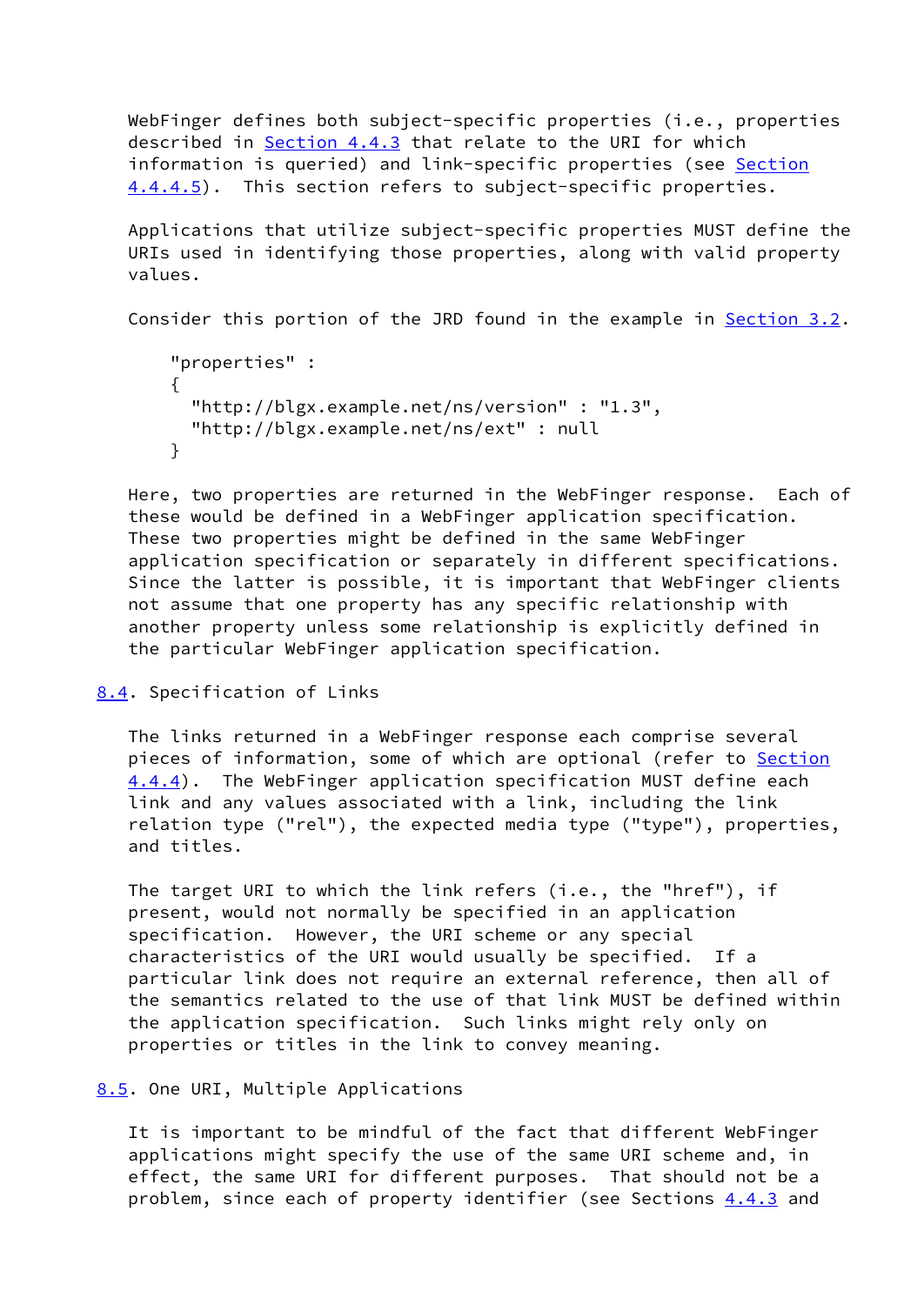<span id="page-19-1"></span>Internet-Draft WebFinger Methods August 2013

 4.4.4.5) and link relation type would be uniquely defined for a specific application.

 It should be noted that when a client requests information about a particular URI and receives a response with a number of different property identifiers or link relation types that the response is providing information about the URI without any particular semantics. How the client interprets the information SHOULD be in accordance with the particular application specification or set of specifications the client implements.

 Any syntactically valid properties or links the client receives and that are not fully understood SHOULD be ignored and SHOULD NOT cause the client to report an error.

<span id="page-19-0"></span>[8.6](#page-19-0). Registration of Link Relation Types and Properties

 Application specifications MAY define a simple token as a link relation type for a link. In that case, the link relation type MUST be registered with IANA as specified in Sections  $10.3$ .

 Further, any defined properties MUST be registered with IANA as described in [Section 10.4](#page-25-0).

<span id="page-19-2"></span>[9](#page-19-2). Security Considerations

<span id="page-19-3"></span>[9.1](#page-19-3). Transport-Related Issues

 Since this specification utilizes Cross-Origin Resource Sharing (CORS) [\[7](#page-27-10)], all of the security considerations applicable to CORS are also applicable to this specification.

 The use of HTTPS is REQUIRED to ensure that information is not modified during transit. It should be appreciated that in environments where a web server is normally available, there exists the possibility that a compromised network might have its WebFinger resource operating on HTTPS replaced with one operating only over HTTP. As such, clients MUST NOT issue queries over a non-secure connection.

 Clients MUST verify that the certificate used on an HTTPS connection is valid (as defined in  $[12]$ ) and accept a response only if the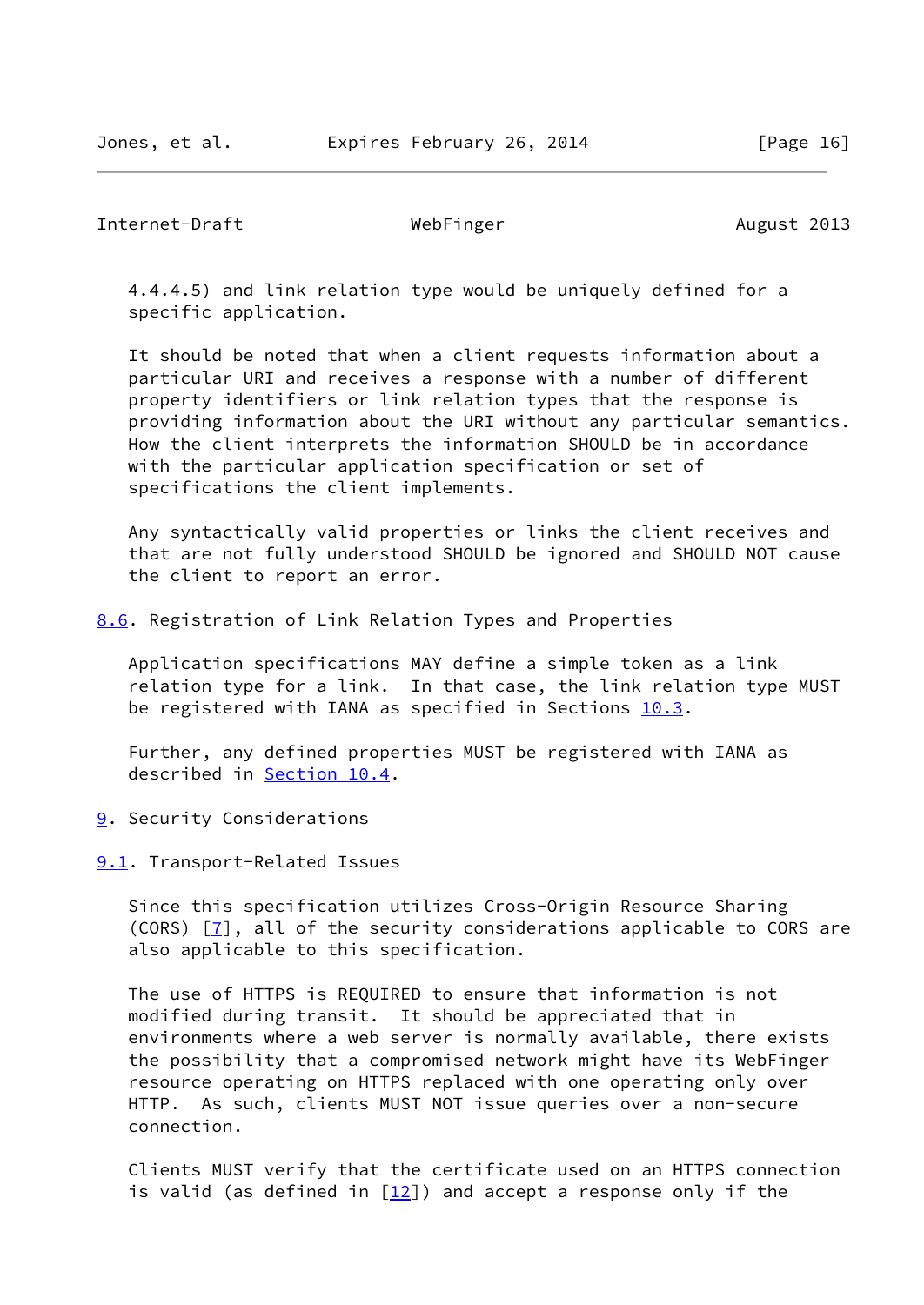certificate is valid.

<span id="page-20-0"></span>[9.2](#page-20-0). User Privacy Considerations

 Service providers and users should be aware that placing information on the Internet means that any user can access that information and WebFinger can be used to make it even easier to discover that information. While WebFinger can be an extremely useful tool for discovering one's avatar, blog, or other personal data, users should understand the risks, too.

| Jones, et al. | Expires February 26, 2014 |  | [Page 17] |
|---------------|---------------------------|--|-----------|
|---------------|---------------------------|--|-----------|

<span id="page-20-1"></span>Internet-Draft WebFinger Methods August 2013

 Systems or services that expose personal data via WebFinger MUST provide an interface by which users can select which data elements are exposed through the WebFinger interface. For example, social networking sites might allow users to mark certain data as "public" and then utilize that marking as a means of determining what information to expose via WebFinger. The information published via WebFinger would thus comprise only the information marked as public by the user. Further, the user has the ability to remove information from publication via WebFinger by removing this marking.

 WebFinger MUST NOT be used to provide any personal data unless publishing that data via WebFinger by the relevant service was explicitly authorized by the person whose information is being shared. Publishing one's personal data within an access-controlled or otherwise limited environment on the Internet does not equate to providing implicit authorization of further publication of that data via WebFinger.

 The privacy and security concerns with publishing personal data via WebFinger are worth emphasizing again with respect to personal data that might reveal a user's current context (e.g., the user's location). The power of WebFinger comes from providing a single place where others can find pointers to information about a person, but service providers and users should be mindful of the nature of that information shared and the fact that it might be available for the entire world to see. Sharing location information, for example, would potentially put a person in danger from any individual who might seek to inflict harm on that person.

 Users should be aware of how easily personal data one might publish can be used in unintended ways. In one study relevant to WebFinger- like services, Balduzzi et al. [\[20](#page-28-11)] took a large set of leaked email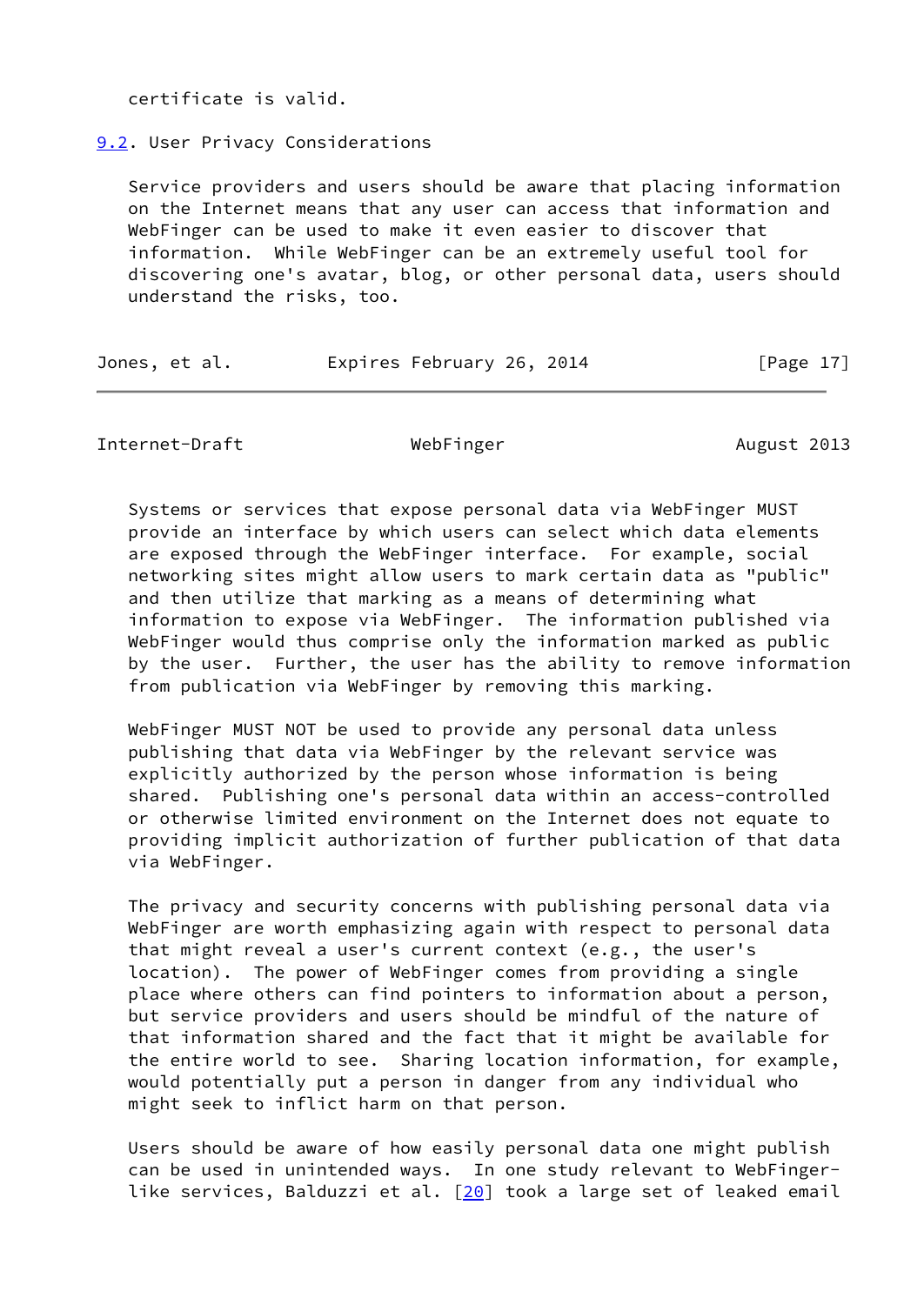addresses and demonstrated a number of potential privacy concerns, including the ability to cross-correlate the same user's accounts over multiple social networks. The authors also describe potential mitigation strategies.

 The easy access to user information via WebFinger was a design goal of the protocol, not a limitation. If one wishes to limit access to information available via WebFinger, such as WebFinger resources for use inside a corporate network, the network administrator needs to take necessary measures to limit access from outside the network. Using standard methods for securing web resources, network administrators do have the ability to control access to resources that might return sensitive information. Further, a server can be employed in such a way as to require authentication and prevent disclosure of information to unauthorized entities.

<span id="page-21-0"></span>[9.3](#page-21-0). Abuse Potential

 Service providers should be mindful of the potential for abuse using WebFinger.

| Jones, et al. | Expires February 26, 2014 |  | [Page 18] |
|---------------|---------------------------|--|-----------|
|               |                           |  |           |

<span id="page-21-1"></span>Internet-Draft WebFinger Methods August 2013

 As one example, one might query a WebFinger server only to discover whether a given URI is valid or not. With such a query, the person may deduce that an email identifier is valid, for example. Such an approach could help spammers maintain a current list of known email addresses and to discover new ones.

 WebFinger could be used to associate a name or other personal data with an email address, allowing spammers to craft more convincing email messages. This might be of particular value in phishing attempts.

 It is RECOMMENDED that implementers of WebFinger server software take steps to mitigate abuse, including malicious over-use of the server and harvesting of user information. Although there is no mechanism that can guarantee that publicly-accessible WebFinger databases won't be harvested, rate-limiting by IP address will prevent or at least dramatically slow harvest by private individuals without access to botnets or other distributed systems. The reason these mitigation strategies are not mandatory is that the correct choice of mitigation strategy (if any) depends greatly on the context. Implementers should not construe this as meaning that they do not need to consider whether to use a mitigation strategy, and, if so, what strategy to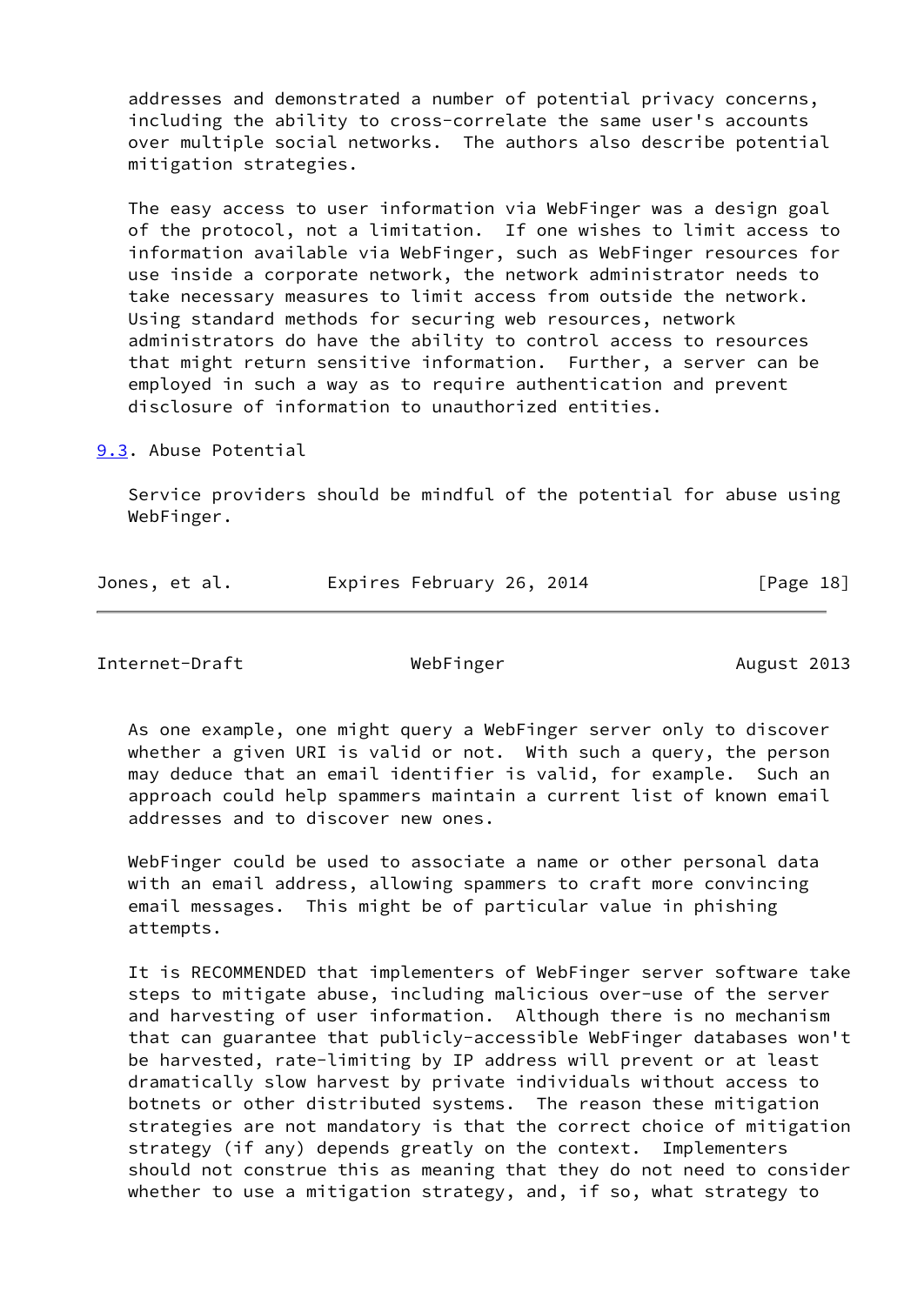WebFinger client developers should also be aware of potential abuse by spammers or those phishing for information about users. As an example, suppose a mail client was configured to automatically perform a WebFinger query on the sender of each received mail message. If a spammer sent an email using a unique identifier in the 'From' header, then when the WF query was performed the spammer would be able to associate the request with a particular user's email address. This would provide information to the spammer, including the user's IP address, the fact the user just checked email, what kind of WebFinger client the user utilized, and so on. For this reason, it is strongly advised that clients not perform WebFinger queries unless authorized by the user to do so.

<span id="page-22-0"></span>[9.4](#page-22-0). Information Reliability

 A WebFinger resource has no means of ensuring that information provided by a user is accurate. Likewise, neither the resource nor the client can be absolutely guaranteed that information has not been manipulated either at the server or along the communication path between the client and server. Use of HTTPS helps to address some concerns with manipulation of information along the communication path, but it clearly cannot address issues where the resource provided incorrect information, either due to being provided false information or due to malicious behavior on the part of the server administrator. As with any information service available on the Internet, users should be wary of information received from untrusted sources.

| Jones, et al. | Expires February 26, 2014 | [Page 19] |
|---------------|---------------------------|-----------|
|               |                           |           |

<span id="page-22-2"></span>Internet-Draft WebFinger Methods August 2013

<span id="page-22-1"></span>[10.](#page-22-1) IANA Considerations

<span id="page-22-3"></span>[10.1](#page-22-3). Well-Known URI

 This specification registers the "webfinger" well-known URI in the Well-Known URI Registry as defined by  $\lceil 3 \rceil$ .

URI suffix: webfinger

Change controller: IETF

Specification document(s): RFC XXXX

use.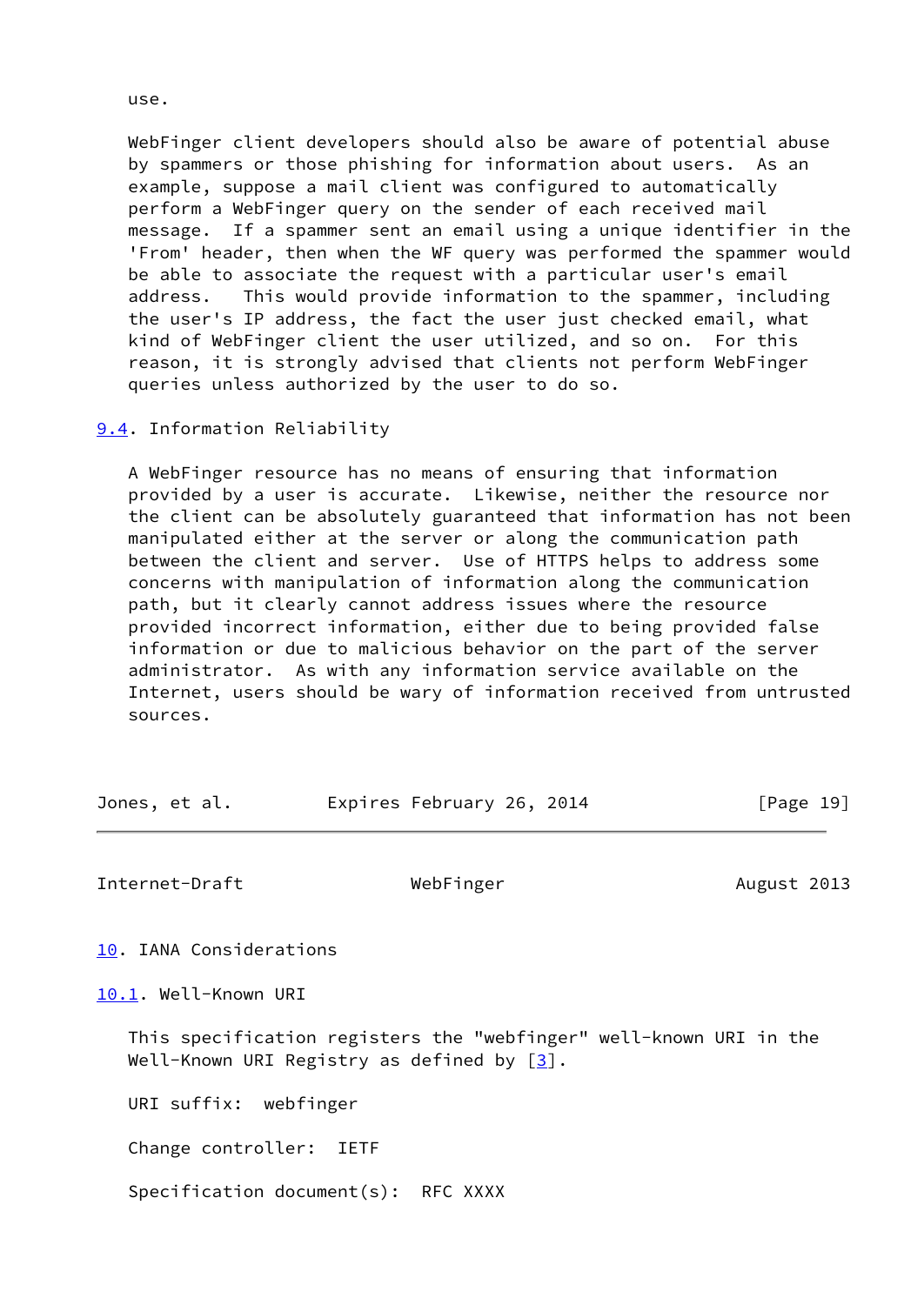Related information: The query to the WebFinger resource will include one or more parameters in the query string; see [Section 4.1](#page-7-0) of RFCXXXX. Resources at this location are able to return a JSON Resource Descriptor (JRD) as described in [Section 4.4](#page-10-0) of RFCXXXX.

 [RFC EDITOR: Please replace "XXXX" references in this section and the following section with the number for this RFC.]

<span id="page-23-0"></span>[10.2](#page-23-0). JSON Resource Descriptor (JRD) Media Type

 This specification registers the media type application/jrd+json for use with WebFinger in accordance with media type registration procedures defined in [[10\]](#page-28-7).

Type name: application

Subtype name: jrd+json

Required parameters: N/A

Optional parameters: N/A

In particular, because [RFC 4627](https://datatracker.ietf.org/doc/pdf/rfc4627) already defines the character encoding for JSON, no "charset" parameter is used.

Encoding considerations: See [RFC 6839, Section](https://datatracker.ietf.org/doc/pdf/rfc6839#section-3.1) 3.1.

Security considerations:

 The JSON Resource Descriptor (JRD) is a JavaScript Object Notation (JSON) object. It is a text format that must be parsed by entities that wish to utilize the format. Depending on the language and mechanism used to parse a JSON object, it is possible for an attacker to inject behavior into a running program. Therefore, care must be taken to properly parse a received JRD to ensure that only a valid JSON object is present and that no JavaScript or other code is injected or executed unexpectedly.

Interoperability considerations:

|  | Jones, et al. |  | Expires February 26, 2014 |  |  | [Page 20] |
|--|---------------|--|---------------------------|--|--|-----------|
|--|---------------|--|---------------------------|--|--|-----------|

<span id="page-23-1"></span>Internet-Draft WebFinger Methods August 2013

 This media type is a JavaScript Object Notation (JSON) object and can be consumed by any software application that can consume JSON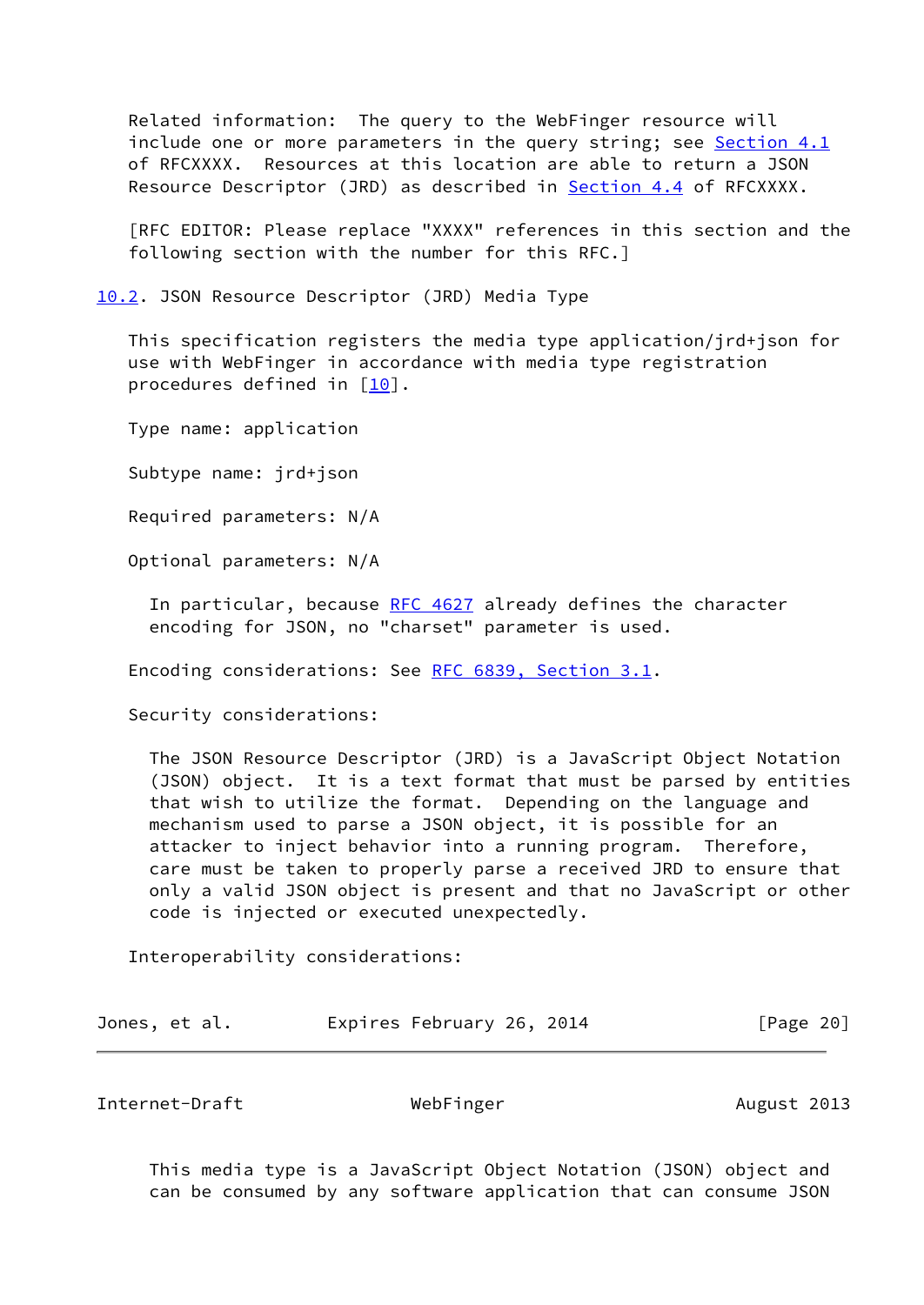objects.

Published specification: RFC XXXX

Applications that use this media type:

 The JSON Resource Descriptor (JRD) is used by the WebFinger protocol (RFC XXXX) to enable the exchange of information between a client and a WebFinger resource over HTTPS.

Fragment identifier considerations:

 The syntax and semantics of fragment identifiers SHOULD be as specified for "application/json". (At publication of this document, there is no fragment identification syntax defined for "application/json".)

Additional information:

Deprecated alias names for this type: N/A

Magic number(s): N/A

File extension(s): jrd

Macintosh file type code(s): N/A

Person & email address to contact for further information:

Paul E. Jones <paulej@packetizer.com>

Intended usage: COMMON

Restrictions on usage: N/A

Author: Paul E. Jones <paulej@packetizer.com>

Change controller:

IESG has change control over this registration.

Provisional registration? (standards tree only): N/A

<span id="page-24-0"></span>[10.3](#page-24-0). Registering Link Relation Types

[RFC 5988](https://datatracker.ietf.org/doc/pdf/rfc5988) established a Link Relation Type Registry that is re-used by WebFinger applications.

 Link relation types used by WebFinger applications are registered in the Link Relations Type Registry as per the procedures of Section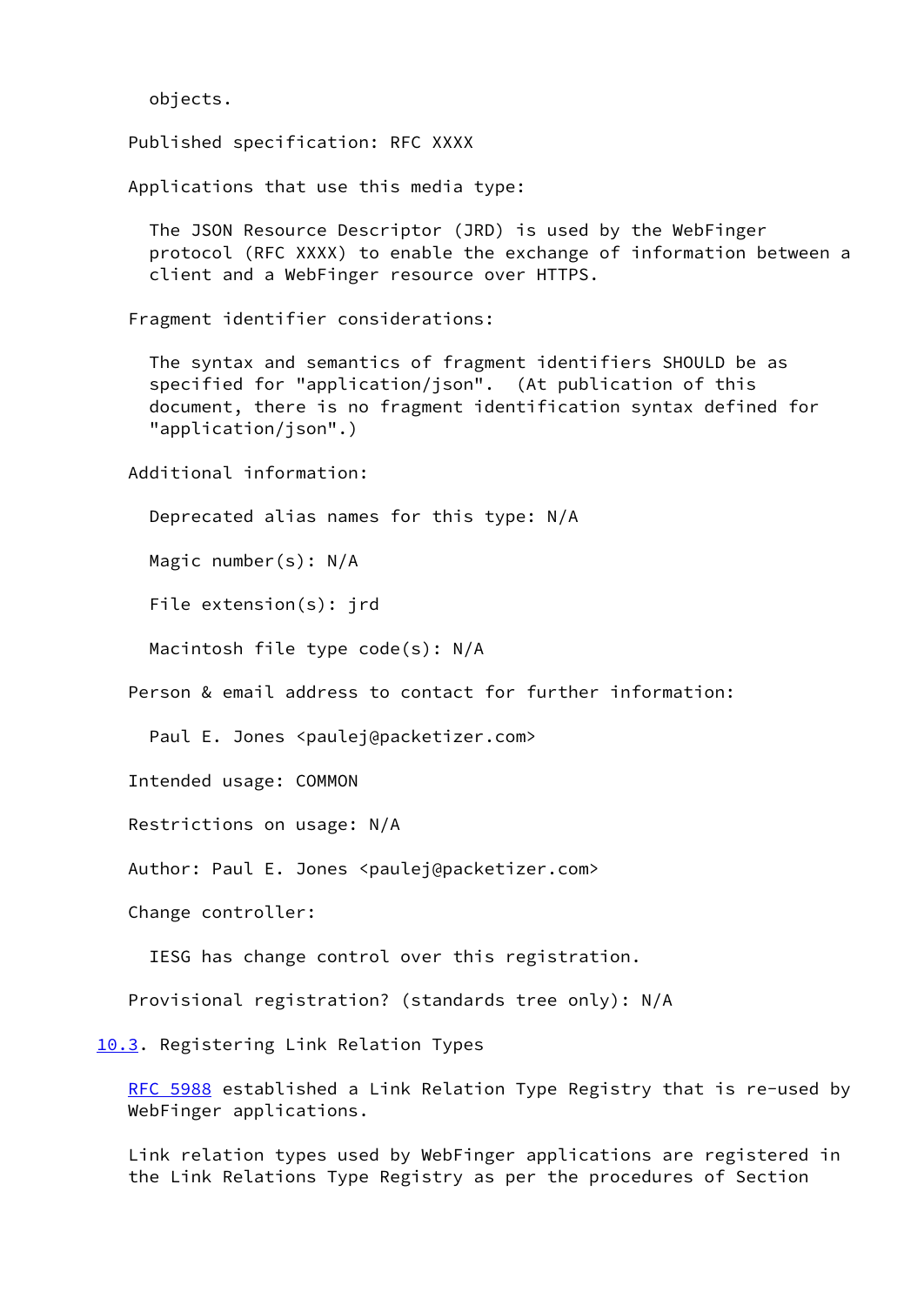<span id="page-25-1"></span>Internet-Draft WebFinger Metal WebFinger August 2013

 6.2.1 of [RFC 5988](https://datatracker.ietf.org/doc/pdf/rfc5988). The "Notes" entry for the registration SHOULD indicate if property values associated with the link relation type are registered in the WebFinger Properties registry with a link to the registry.

<span id="page-25-0"></span>[10.4](#page-25-0). Establishment of the WebFinger Properties Registry

 WebFinger utilizes URIs to identify properties of a subject or link and the associated values (see [Section 8.3](#page-17-2) and [Section 8.6](#page-19-0)). This specification establishes a new "WebFinger Properties" registry to record property identifiers.

<span id="page-25-2"></span>[10.4.1](#page-25-2). The Registration Template

The registration template for WebFinger properties is:

- o Property Identifier:
- o Link Type:
- o Description:
- o Reference:
- o Notes: [optional]

 The "Property Identifier" must be a URI that identifies the property being registered.

 The "Link Type" contains the name of a Link Relation Type with which this property identifier is used. If the property is a subject specific property, then this field is specified as "N/A".

 The "Description" is intended to explaining the purpose of the property.

 The "Reference" field points to the specification that defines the registered property.

 The optional "Notes" field is for conveying any useful information about the property that might be of value to implementers.

<span id="page-25-3"></span>[10.4.2](#page-25-3). The Registration Procedures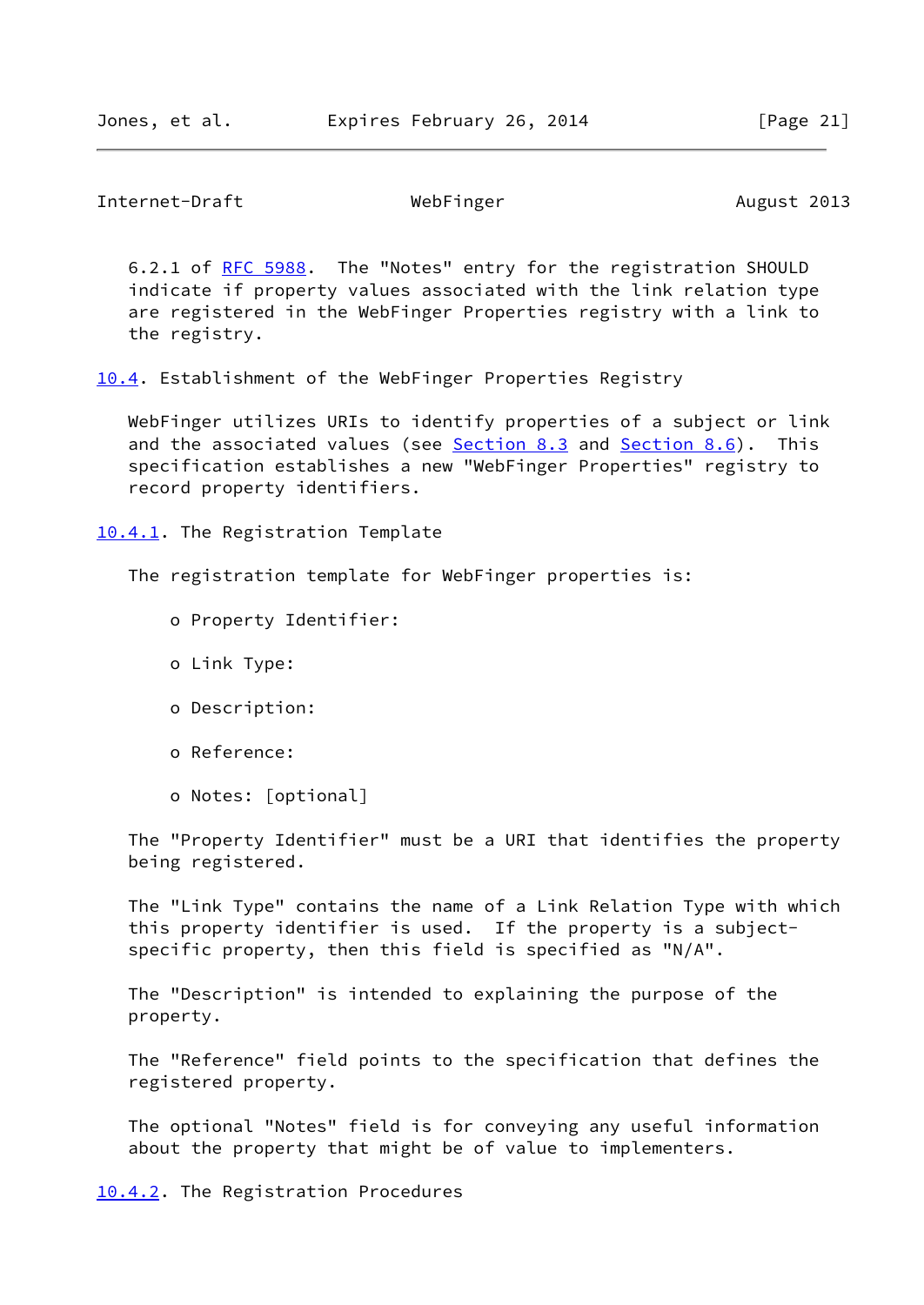The IETF has created a mailing list, webfinger@ietf.org, which can be used for public discussion of the WebFinger protocol and any applications that use it. Prior to registration of a WebFinger property, discussion on the mailing list is strongly encouraged. The IESG has appointed Designated Experts who will monitor the webfinger@ietf.org mailing list and review registrations.

Jones, et al. Expires February 26, 2014 [Page 22]

<span id="page-26-1"></span>Internet-Draft WebFinger Methods Nugust 2013

 A WebFinger property is registered with a Specification Required (see [RFC 5226](https://datatracker.ietf.org/doc/pdf/rfc5226) [\[13\]](#page-28-12)) after a review by the Designated Expert(s). The review is normally expected to take on the order of two to four weeks. However, the Designated Expert(s) may approve a registration prior to publication of a specification once the Designated Expert(s) are satisfied that such a specification will be published. In evaluating registration requests, the Designated Expert(s) should make an effort to avoid registering two different properties that have the same meaning. Where a proposed property is similar to an already-defined property, Designated Expert(s) should insist that enough text be included in the description or notes section of the template to sufficiently differentiate the new property from an existing one.

 The registration procedure begins when a completed registration template (as defined above) sent to webfinger@ietf.org and iana@iana.org. IANA will track the review process and communicate the results to the registrant. The WebFinger mailing list provides an opportunity for community discussion and input, and the Designated Expert(s) may use that input to inform their review. Denials should include an explanation and, if applicable, suggestions as to how to make the request successful if re-submitted.

 The specification registering the WebFinger property MUST include the completed registration template shown above. Once the registration procedure concludes successfully, IANA creates or modifies the corresponding record in the "WebFinger Properties" registry.

# <span id="page-26-0"></span>[11.](#page-26-0) Acknowledgments

 This document has benefited from extensive discussion and review of many of the members of the APPSAWG working group. The authors would like to especially acknowledge the invaluable input of Eran Hammer-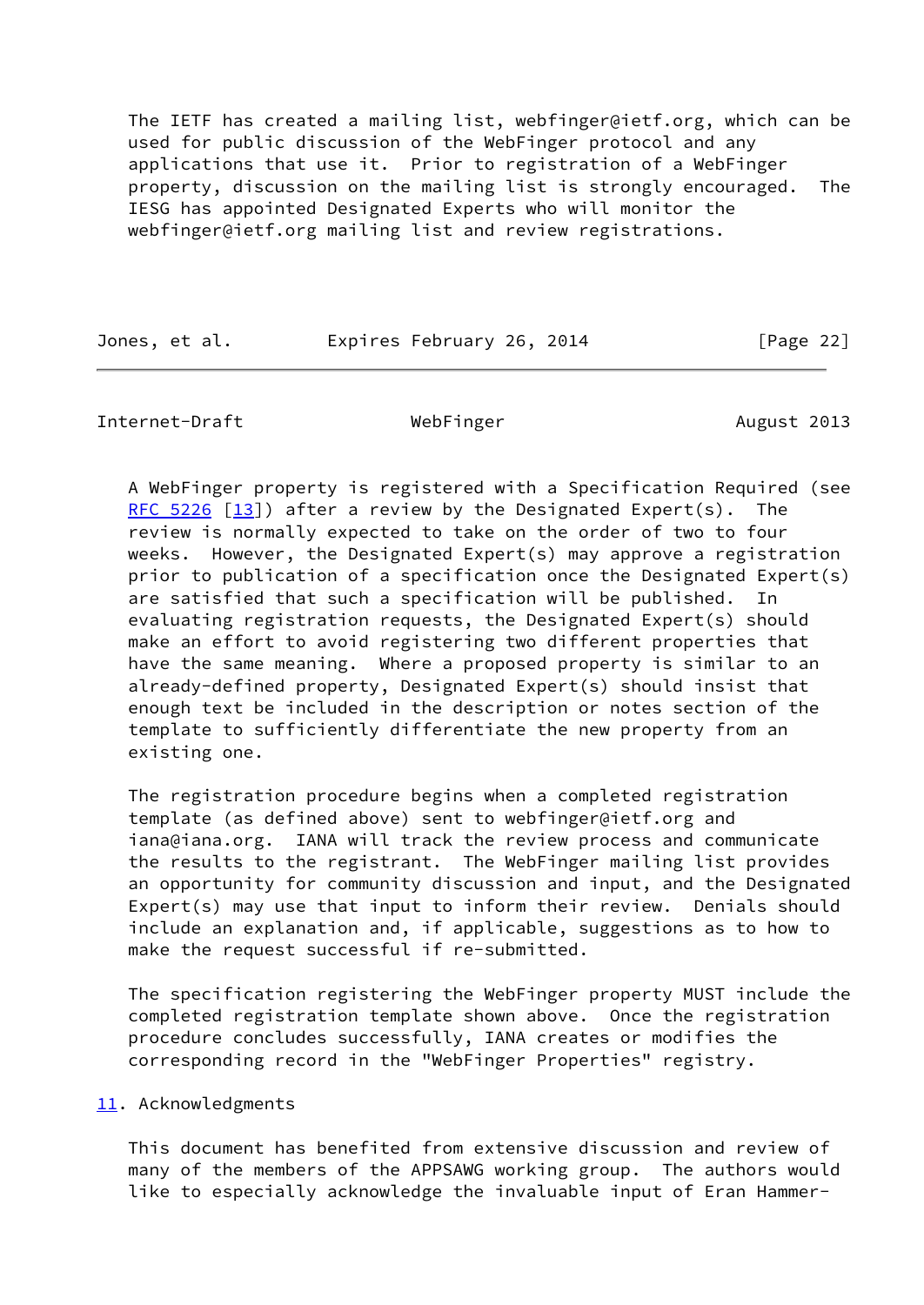Lahav, Blaine Cook, Brad Fitzpatrick, Laurent-Walter Goix, Joe Clarke, Peter Saint-Andre, Dick Hardt, Tim Bray, James Snell, Melvin Carvalho, Evan Prodromou, Mark Nottingham, Elf Pavlik, Bjoern Hoehrmann, Subramanian Moonesamy, Joe Gregorio, John Bradley, and others that we have undoubtedly, but inadvertently, missed.

 The authors would also like to express their gratitude to the chairs of APPSAWG, especially Salvatore Loreto for his assistance in shepherding this document. We also want to thank Barry Leiba and Pete Resnick, the Applications Area Directors, for their support and exhaustive reviews.

<span id="page-27-0"></span>[12.](#page-27-0) References

- <span id="page-27-7"></span><span id="page-27-1"></span>[12.1](#page-27-1). Normative References
	- [1] Bradner, S., "Key words for use in RFCs to Indicate Requirement Levels", [BCP 14](https://datatracker.ietf.org/doc/pdf/bcp14), [RFC 2119,](https://datatracker.ietf.org/doc/pdf/rfc2119) March 1997.

Jones, et al. Expires February 26, 2014 [Page 23]

<span id="page-27-2"></span>Internet-Draft WebFinger Methods August 2013

- <span id="page-27-4"></span> [2] Fielding, R., Gettys, J., Mogul, J., Frystyk, H., Masinter, L., Leach, P., and T. Berners-Lee, "Hypertext Transfer Protocol --HTTP/1.1", [RFC 2616](https://datatracker.ietf.org/doc/pdf/rfc2616), June 1999.
- <span id="page-27-9"></span> [3] Nottingham, M., Hammer-Lahav, E., "Defining Well-Known Uniform Resource Identifiers (URIs)", [RFC 5785,](https://datatracker.ietf.org/doc/pdf/rfc5785) April 2010.
- <span id="page-27-8"></span>[4] Nottingham, M., "Web Linking", [RFC 5988](https://datatracker.ietf.org/doc/pdf/rfc5988), October 2010.
- <span id="page-27-5"></span> [5] Crockford, D., "The application/json Media Type for JavaScript Object Notation (JSON)", [RFC 4627,](https://datatracker.ietf.org/doc/pdf/rfc4627) July 2006.
- <span id="page-27-3"></span> [6] Berners-Lee, T., Fielding, R., and Masinter, L., "Uniform Resource Identifier (URI): Generic Syntax", STD 66, [RFC 3986](https://datatracker.ietf.org/doc/pdf/rfc3986), January 2005.
- <span id="page-27-10"></span> [7] Van Kesteren, A., "Cross-Origin Resource Sharing", W3C CORS [http://www.w3.org/TR/cors/,](http://www.w3.org/TR/cors/) July 2010.
- <span id="page-27-6"></span>[8] IANA, "Link Relations", [http://www.iana.org/assignments/link](http://www.iana.org/assignments/link-relations/) [relations/.](http://www.iana.org/assignments/link-relations/)
- <span id="page-27-11"></span>[9] IANA, "MIME Media Types",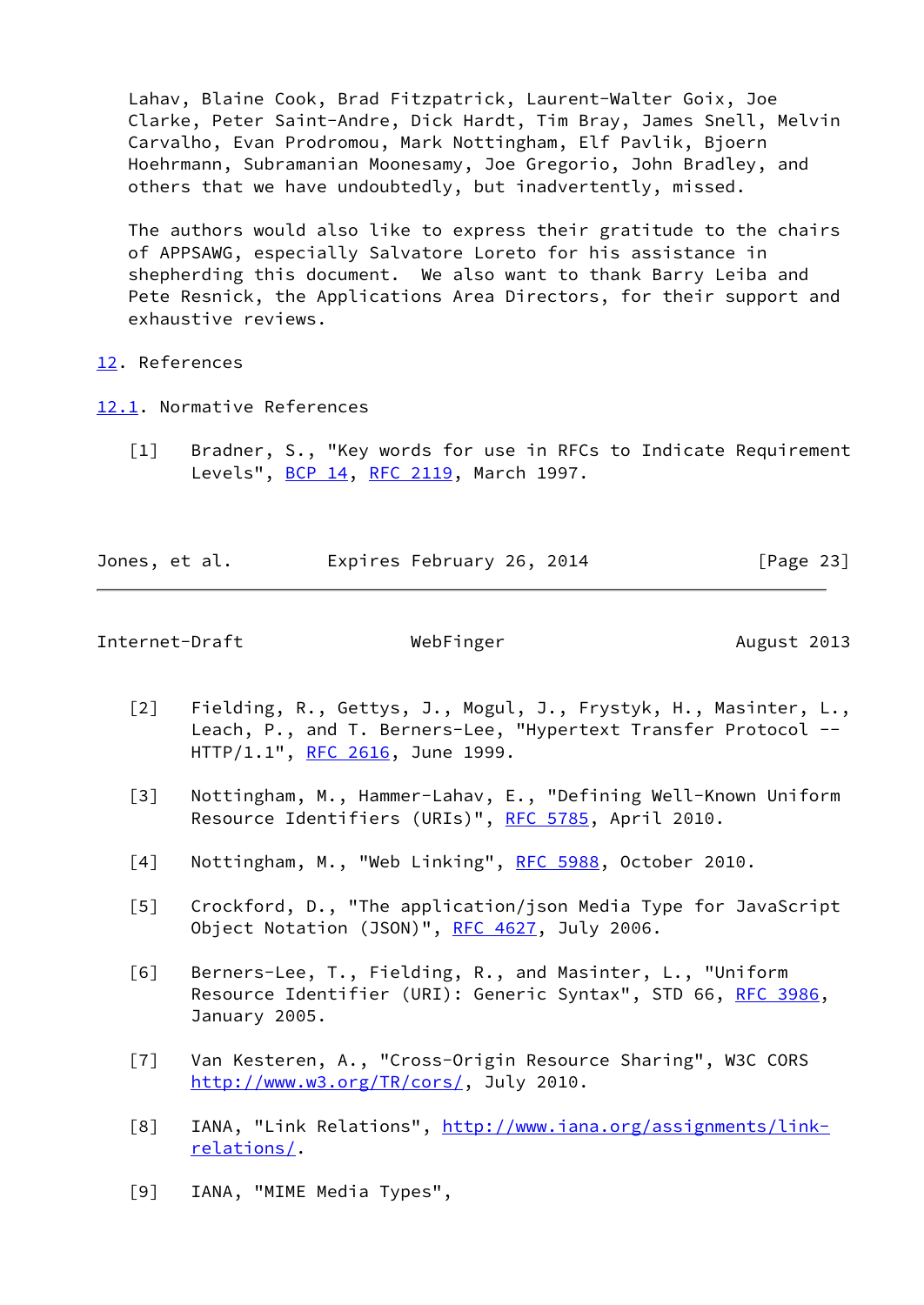<http://www.iana.org/assignments/media-types/index.html>.

- <span id="page-28-7"></span> [10] Freed, N., Klensin, J., Hansen, T., "Media Type Specifications and Registration Procedures", [RFC 6838,](https://datatracker.ietf.org/doc/pdf/rfc6838) January 2013.
- <span id="page-28-8"></span>[11] Phillips, A., Davis, M., "Tags for Identifying Languages", [RFC](https://datatracker.ietf.org/doc/pdf/rfc5646) [5646](https://datatracker.ietf.org/doc/pdf/rfc5646), January 2009.
- <span id="page-28-2"></span>[12] Rescorla, E., "HTTP Over TLS", [RFC 2818](https://datatracker.ietf.org/doc/pdf/rfc2818), May 2000.
- <span id="page-28-12"></span> [13] Narten, T. and H. Alvestrand, "Guidelines for Writing an, IANA Considerations Section in RFCs", [BCP 26](https://datatracker.ietf.org/doc/pdf/bcp26), [RFC 5226,](https://datatracker.ietf.org/doc/pdf/rfc5226) May 2008.
- <span id="page-28-5"></span><span id="page-28-4"></span><span id="page-28-3"></span><span id="page-28-0"></span>[12.2](#page-28-0). Informative References
	- [14] Perreault, S., "vCard Format Specification", [RFC 6350,](https://datatracker.ietf.org/doc/pdf/rfc6350) August 2011.
	- [15] Sakimura, N., Bradley, J., Jones, M., de Medeiros, B., Mortimore, C., and E. Jay, "OpenID Connect Messages 1.0", July 2013, [http://openid.net/specs/openid-connect-messages-1\\_0.html.](http://openid.net/specs/openid-connect-messages-1_0.html)
	- [16] Hammer-Lahav, E. and Cook, B., "Web Host Metadata", [RFC 6415](https://datatracker.ietf.org/doc/pdf/rfc6415), October 2011.
	- [17] Hammer-Lahav, E. and W. Norris, "Extensible Resource Descriptor (XRD) Version 1.0", [http://docs.oasis](http://docs.oasis-open.org/xri/xrd/v1.0/xrd-1.0.html) [open.org/xri/xrd/v1.0/xrd-1.0.html.](http://docs.oasis-open.org/xri/xrd/v1.0/xrd-1.0.html)

<span id="page-28-6"></span>

| Jones, et al. |  |  |  | Expires February 26, 2014 |  |  | [Page 24] |
|---------------|--|--|--|---------------------------|--|--|-----------|
|---------------|--|--|--|---------------------------|--|--|-----------|

<span id="page-28-1"></span>Internet-Draft WebFinger Methods August 2013

- <span id="page-28-9"></span>[18] Saint-Andre, P., "The 'acct' URI Scheme", [draft-ietf-appsawg](https://datatracker.ietf.org/doc/pdf/draft-ietf-appsawg-acct-uri-06) [acct-uri-06](https://datatracker.ietf.org/doc/pdf/draft-ietf-appsawg-acct-uri-06), July 2013.
- <span id="page-28-10"></span> [19] Duerst, M., Masinter, L., and J. Zawinski, "The 'mailto' URI Scheme", [RFC 6068,](https://datatracker.ietf.org/doc/pdf/rfc6068) October 2010.
- <span id="page-28-11"></span>[20] Balduzzi, Marco, et al., "Abusing social networks for automated user profiling", Recent Advances in Intrusion Detection, Springer Berlin Heidelberg, 2010, [https://www.eurecom.fr/en/publication/3042/download/rs-publi-](https://www.eurecom.fr/en/publication/3042/download/rs-publi-3042_1.pdf) [3042\\_1.pdf.](https://www.eurecom.fr/en/publication/3042/download/rs-publi-3042_1.pdf)